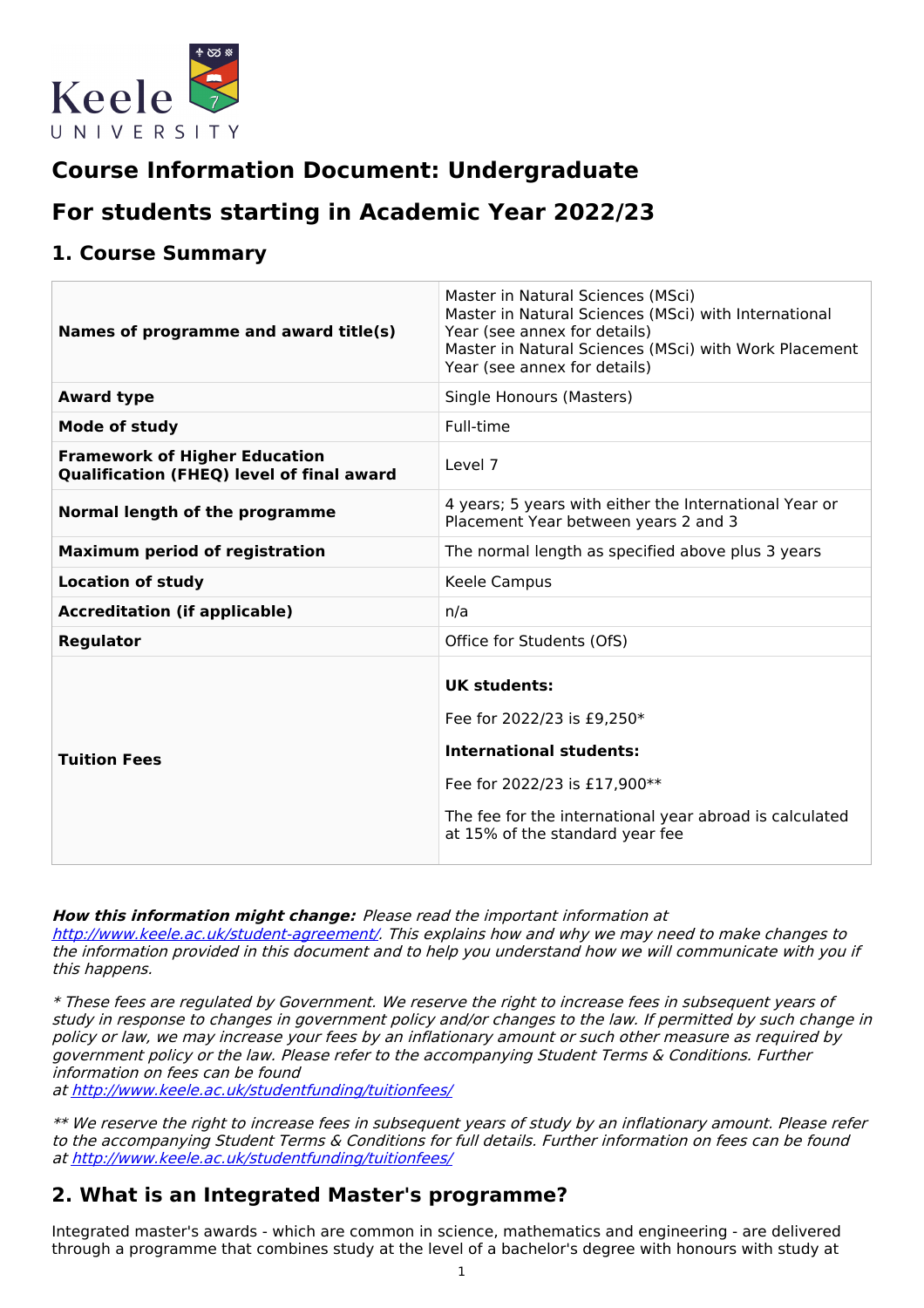master's level. As such, a student graduates with a master's degree after a single four-year programme of study.

Natural Sciences is available as a 3-year BSc or a 4-year MSci. The MSci is only available for the following core disciplines: **Chemistry**, **Environmental Science**, **Forensic Science** and **Geology**.

Students study the same module diets for the first two years on the BSc and MSci. Students may transfer between the BSc and MSci programmes up until the start of the third year of study. In third year, students increase their specialism in their core discipline to prepare them for full specialism in fourth year. Progression to third year (Level 6) of the MSci Natural Sciences programme requires an average of at least 60% at Level 5. If you do not attain this average, you will be transferred automatically to the 3-year BSc Natural Sciences degree programme for Level 6.

These specifications refer solely to the MSci Natural Sciences programme. Students seeking further information on the 3-year BSc Honours Natural Sciences route are advised to consult the relevant programme specification.

## **3. Overview of the Programme**

The MSci degree programme in Natural Sciences provides you with the opportunity to pursue interdisciplinary study around your core discipline for 3 years and then to specialise fully in your core discipline at Master's level.

MSci students follow the BSc Natural Sciences programme identically in Years 1-2, and then in Year 3 differ only in taking an additional 15 credits in their core discipline to begin to specialise. In Years 1-3 one-quarter of your study is of interdisciplinary modules bespoke to the Natural Sciences programme. You have 30 credits of option modules across the range of Natural Sciences disciplines and including some Liberal Arts modules in Years 1-2, with 15 credits of option modules in Year 3.

In Year 4, you specialise fully in your core discipline. The MSci programme is designed to enable you to enhance your employability through the development of subject specialism on top of your interdisciplinary Bachelor's level study. You will develop advanced level problem-solving, presentational and communication skills, as well as developing your research skills and your capacity to learn independently.

At the end of your first year, there is flexibility to transfer between certain core discipline routes dependent on the modules you have taken. You are also able to move over to a Single Honours degree in your core discipline if you decide you want to fully focus on that one discipline. Depending on the modules you have taken as options, you may also be able to transfer onto a Combined Honours programme.

Similarly, any first year student on a Single or Combined Honours programme at Keele for one of the MSci Natural Sciences core disciplines is also welcome to transfer into the second year of the MSci Natural Sciences.

## **4. Aims of the programme**

The broad aims of the programme are to:

- develop a systematic understanding of knowledge, and a critical awareness of current issues and debates, much of which is at the forefront of their academic disciplines;
- develop, to an advanced level, skills in laboratory and/or field work, evaluate new methods of investigation or analysis and appropriate and place these within the context of current research debates in that field of science;
- show originality in the application of knowledge via undertaking cutting-edge research;
- integrate scientific knowledge, and an awareness of social, economic and ethical issues, to address some of the World's most pressing societal concerns such as understanding the origins of the Universe, avoiding antibiotic drug resistance, mitigating climate change and providing long term food security;
- develop to a high professional standard, a broad range of employability skills including problem-solving, team work, independent research, communication and presentation skills.

# **5. What you will learn**

The intended learning outcomes of the programme (what students should know, understand and be able to do at the end of the programme), can be described under the following headings:

- Subject knowledge and understanding
- Subject specific skills
- Key or transferable skills (including employability skills)

## **Subject knowledge and understanding**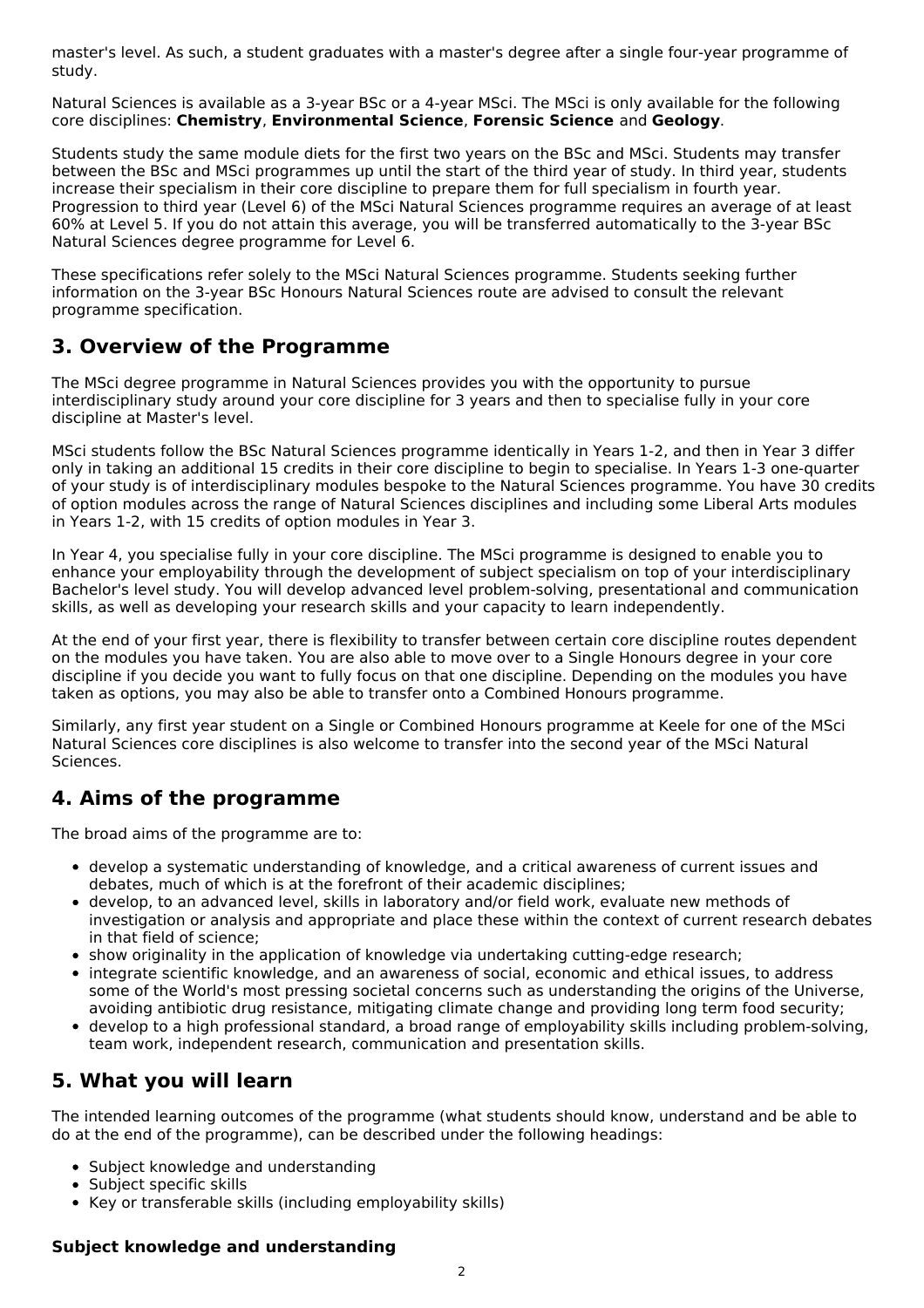Successful students will be able to demonstrate knowledge and understanding of:

- the benefits of an interdisciplinary approach to science
- the role Natural Scientists can play in the resolution of major challenges facing society
- interdisciplinary perspectives on world/societal issues
- their chosen science to an advanced level, including the knowledge base of their advanced-level research project, and be able to place this within the context of current research debates in their field of study

## **Subject specific skills**

Successful students will be able to:

- effectively search and critically review the academic literature relating to a current interdisciplinary debate/discourse
- recognise and make choices between the different methodological approaches to interdisciplinary research
- frame research questions, aims and objectives, and design effective and achievable research/experimental projects
- apply their knowledge, skills and experience to an aspect of current scientific research, through the use of established analytical scientific methods, literature review, data collection and interpretation
- use a variety of evidence-based approaches to solve problems
- apply reflection and critical skills to a wide range of issues
- work with others to discover creative, innovative solutions to complex issues
- deal with complex data both systematically and creatively, make sound judgments in the absence of complete data, and communicate conclusions clearly to a specialist audience
- critically evaluate current research and methodologies in their chosen field of study

## **Key or transferable skills (including employability skills)**

Successful students will be able to:

- locate, evaluate and make effective use of a wide range of university-level information sources
- communicate clearly and effectively using appropriate scientific language and conventions in both written and oral forms
- communicate complex ideas to lay audiences in a variety of forms
- communicate reflective and critical ideas through advanced written and oral presentation skills
- deal with complex data both systematically and creatively, make sound judgments in the absence of complete data, and communicate conclusions clearly to a specialist audience
- work in a self-directed fashion in tackling and solving problems, and act autonomously in planning and implementing tasks associated with the project

The full range of intended learning outcomes that will be achieved by students taking the MSci Natural Sciences degree programme will be highly dependent upon which combination of sciences that they choose to study as core and supporting' during Years 1-3, alongside the choice of subject in Year-4. Individual module specifications should be consulted for information on knowledge and understanding and skills obtained from optional modules within the degree programme, and for those modules taken as a supporting science.

## **Keele Graduate attributes**

Engagement with this programme will enable you to develop your intellectual, personal and professional capabilities. At Keele, we call these our ten Graduate Attributes and they include independent thinking, synthesizing information, creative problem solving, communicating clearly, and appreciating the social, environmental and global implications of your studies and activities. Our educational programme and learning environment is designed to help you to become a well-rounded graduate who is capable of making a positive and valued contribution in a complex and rapidly changing world, whichever spheres of life you engage in after your studies are completed.

Further information about the Keele Graduate Attributes can be found here: <http://www.keele.ac.uk/journey/>

## **6. How is the programme taught?**

Learning and teaching methods used on the programme vary according to the subject matter and level of the module. They include the following: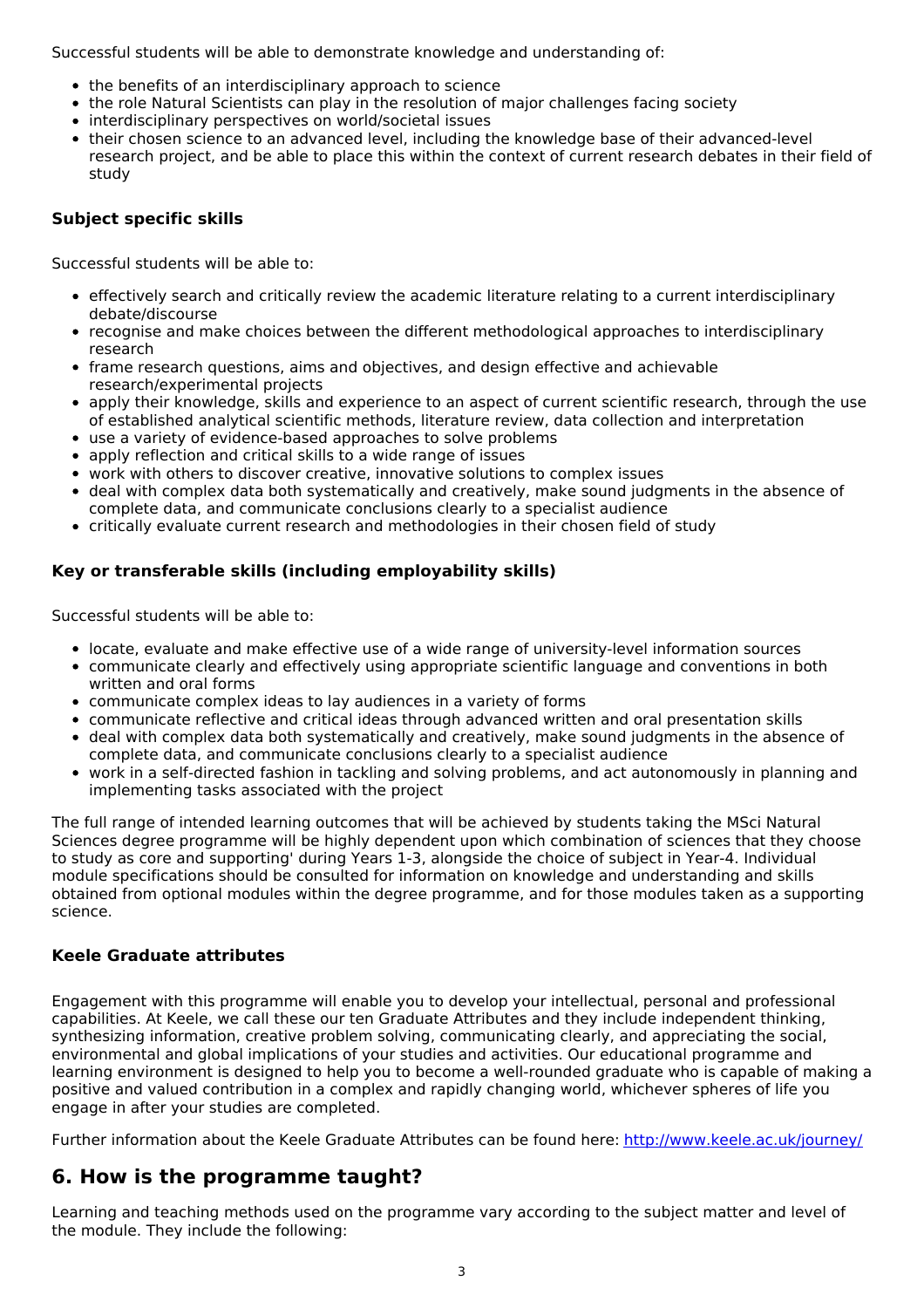- Lectures
- Tutorials
- Laboratory Classes
- Problem-solving classes and workshops
- Screencasts
- Pre-laboratory and post-laboratory exercises
- Research projects
- IT instruction (spreadsheets, word-processing, chemical structure drawing, databases, textbook resources, information retrieval and literature searching)
- Group work
- Seminars with pre- and post-seminar discussions
- Interdisciplinary debates
- Self and peer-assessment for learning
- Information literacy activities
- Computer-aided learning (simulations and animations, online activities and exercises)
- Case studies
- Use of e-learning/the Keele Learning Environment (KLE)

Apart from these formal activities, students are also provided with regular opportunities to talk through particular areas of difficulty, and any special learning needs they may have, with their Personal Tutors or module lecturers on a one-to-one basis.

These learning and teaching methods enable students to achieve the learning outcomes of the programme in a variety of ways.

# **7. Teaching Staff**

As Natural Sciences is such an interdisciplinary subject, staff from across the Faculty of Natural Sciences make contributions to the degree programme.The teaching and research profiles of the staff that deliver and support the MSci Natural Sciences programme can be found at:

School of Geography, Geology and the Environment: **<http://www.keele.ac.uk/gge/people/>**

School of Chemical and Physical Sciences: **<http://www.keele.ac.uk/chemistry/staff/>**

School of Life Sciences: **<http://www.keele.ac.uk/lifesci/people/>**

School of Computing and Mathematics: **<https://www.keele.ac.uk/scm/staff/>**

School of Psychology: **<https://www.keele.ac.uk/psychology/people/>**

The University will attempt to minimise changes to our core teaching teams, however, delivery of the programme depends on having a sufficient number of staff with the relevant expertise to ensure that the programme is taught to the appropriate academic standard.

Staff turnover, for example where key members of staff leave, fall ill or go on research leave, may result in changes to the programme's content. The University will endeavour to ensure that any impact on students is limited if such changes occur.

## **8. What is the structure of the programme?**

The academic year runs from September to June and is divided into two semesters. The number of weeks of teaching will vary from course to course, but you can generally expect to attend scheduled teaching sessions between the end of September and mid-December, and from mid-January to the end of May.

Our degree courses are organised into modules. Each module is usually a self-contained unit of study and each is usually assessed separately with the award of credits on the basis of 1 credit  $= 10$  hours of student effort. An outline of the structure of the programme is provided in the tables below.

There are three types of module delivered as part of this programme. They are:

- Compulsory modules a module that you are required to study on this course;
- Optional modules these allow you some limited choice of what to study from a list of modules;
- Elective modules (Global Challenge Pathways at Level 4) a choice of modules from different subject areas within the University that count towards the overall credit requirement but not the number of subject-related credits.

A summary of the credit requirements per year is as follows, with a minimum of 90 subject credits (compulsory plus optional) required for each year.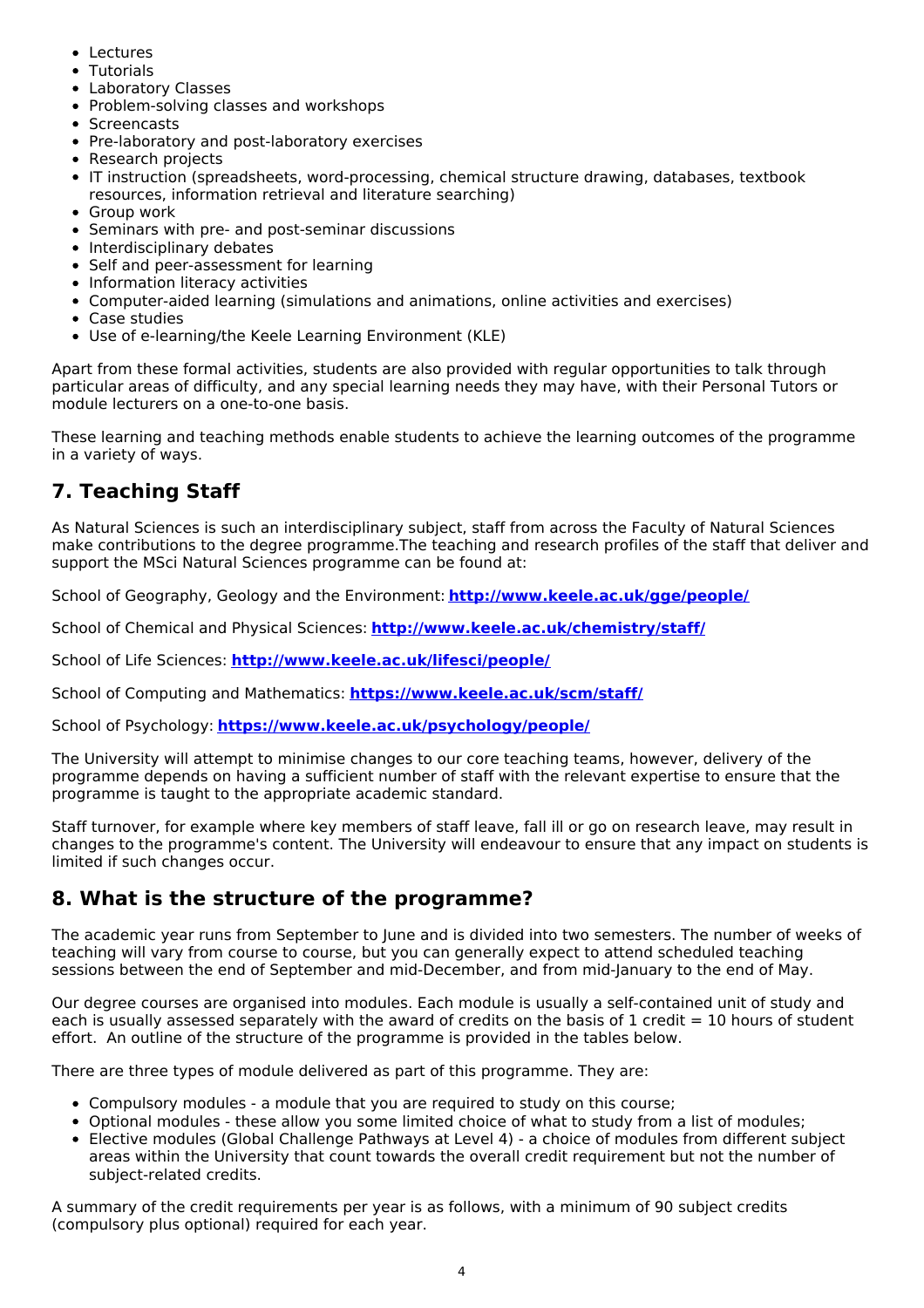For further information on the content of modules currently offered please visit: <https://www.keele.ac.uk/recordsandexams/modulecatalogue/>

### **Core discipline routes through the MSci Natural Sciences**

Students studying MSci Natural Sciences choose one core discipline from the following options as their named route through the programme:

- Chemistry (route code NSC-CHESHM)
- Environmental Science (route code NSC-EVSSH)
- Forensic Science (route code NSC-FSCSHM)
- Geology (route code NSC-GEOSHM)

The module diet at Level 4 (Year 1) and Level 5 (Year 2) follows the equivalent for the Combined Honours programme in that subject.

At Level 6 (Year 3) students begin to specialise in their core discipline, taking 75 credits of compulsory and/or option modules, to prepare for subject specialism at Level 7 (Year 4).

At Level 7 (Year 4) students specialise fully in their core discipline, taking 120 credits of compulsory and/or option modules from that discipline with no whole cohort Natural Sciences modules.

### **Overall structure of credits per year for the MSci Natural Sciences**

|                                                                         | Year 1<br>(Level 4) | Year 2<br>(Level 5) | Year 3<br>(Level 6) | Year 4<br>(Level 7) |
|-------------------------------------------------------------------------|---------------------|---------------------|---------------------|---------------------|
| Core discipline (compulsory and/or options)                             | 60 credits          | 60 credits          | 75 credits          | 120 credits         |
| Natural Sciences option modules or Global Challenge<br>Pathways modules | 30 credits          | 30 credits          | 15 credits          | none                |
| Interdisciplinary: BSc/MSc Natural Sciences                             | 15 credits          | 15 credits          | 15 credits          | none                |
| Interdisciplinary: BSc/MSc Natural Sciences and BA/MA<br>Liberal Arts   | 15 credits          | 15 credits          | 15 credits          | none                |

## **Module Lists**

## **Level 4**

| <b>Compulsory modules</b>                                | <b>Module Code</b> | <b>Credits</b> | <b>Period</b> |
|----------------------------------------------------------|--------------------|----------------|---------------|
| Science & Society                                        | NAT-10001          | 15             | Semester 1-2  |
| Applied Interdisciplinary Science Case<br><b>Studies</b> | NAT-10005          | 15             | Semester 1-2  |

## **Level 4 Module Rules**

#### **Summary of option modules and any applicable rules**

Availability of option modules depends on timetabling and sometimes prerequisite study. All modules run in their normal timetable sessions as per the host discipline - with no requirement to adjust timetabling for availability to Natural Sciences students, which would not be feasible because core disciplines are spread across all 3 blocks of the block timetable.

School of Chemical and Physical Sciences

#### **PHYSICS option modules**

None available

#### **CHEMISTRY option modules**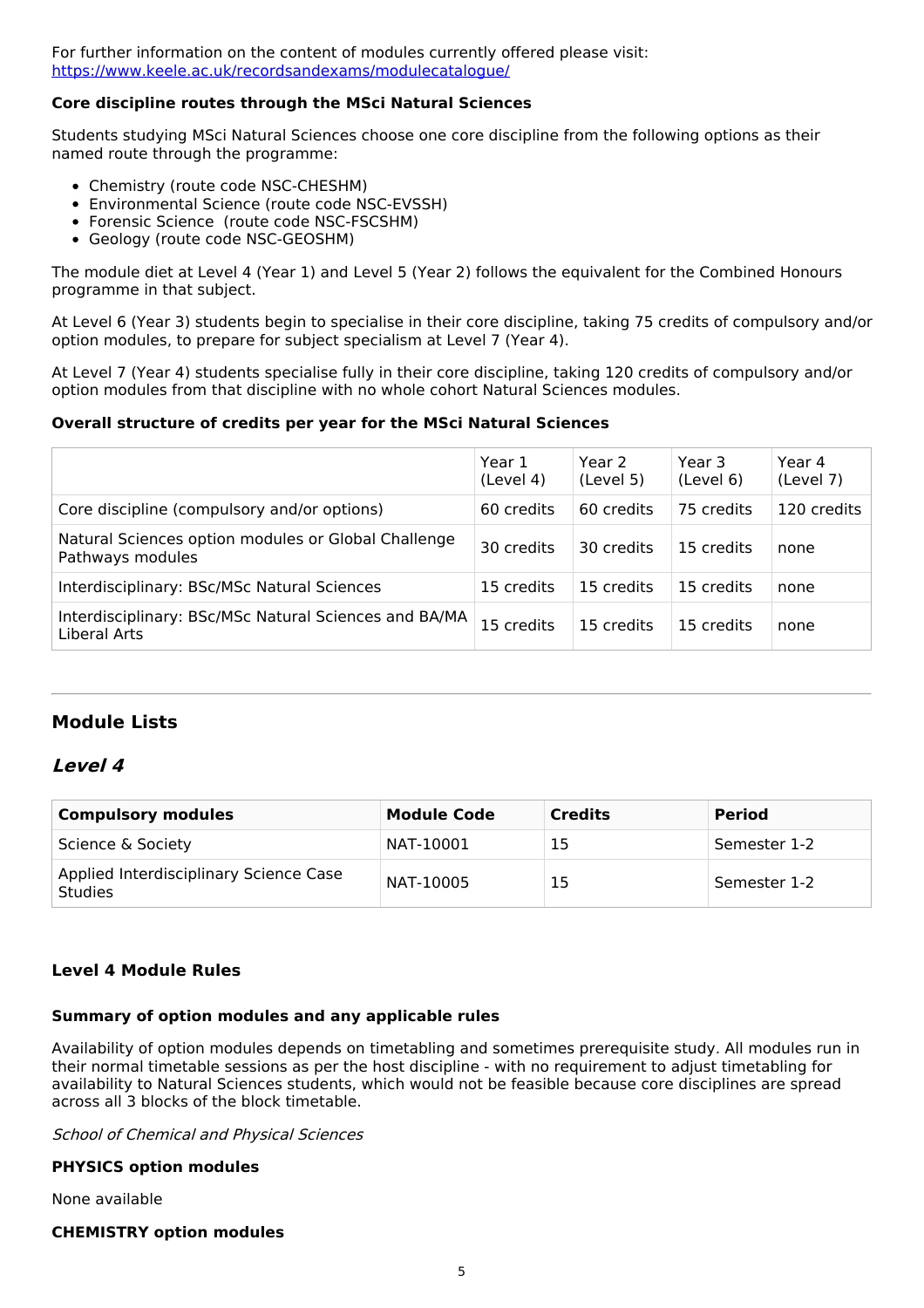All **require A-level chemistry or equivalent** and **not available to students taking Chemistry as core discipline**:

- CHE-10044 Introductory Environmental Chemistry (15) S2
- CHE-10063 Chemical structure and Reactivity (30) S1-2 **compulsory for students taking Chemistry as core discipline**
- CHE-10065 Environmental and Sustainable Chemistry (30) S1-2
- CHE-10051 Sustainable Chemistry (15) S1

### **FORENSIC SCIENCE option modules**

#### All **require A-level chemistry or A-Level-biology** or equivalent

FSC-10001 Forensic Science Skills and Practice (30) S2 FSC-10005 Forensic Identification and Investigation (30) S1-2: FSC-10005 **compulsory for students taking Forensic Science as core discipline**

School of Computing and Mathematics

#### **COMPUTER SCIENCE option modules**

Available for all students

- CSC-10024 Programming I Programming Fundamentals (15) S1
- CSC-10025 Cybercrime (15) S1
- CSC-10029 Fundamentals of Computing (15) S1
- CSC-10026 Computer Animation and Multimedia (15) S2
- CSC-10035 Natural Computation (15) S2
- CSC-10040 Introduction to Interaction Design (15) S2

### **Mathematics option modules**

#### All **require A-level Mathematics** or equivalent

- MAT-10051 Applied Mathematics (15) S2
- MAT-10053 Statistics (15) S2

School of Geography, Geology and the Environment

#### **ENVIRONMENTAL SCIENCE option modules**

Available for all students

- ESC-10043 Greening Business: Employability and Sustainability (15) S2
- ESC-10061 Studying the Environment (15) S1-2 **compulsory for students taking Environmental Science as core discipline**
- ESC-10066 Climate Change: the Scientific Context (15) S2 **compulsory for students taking Environmental Science as core discipline**
- GEG-10015 Nature, Conservation and Society (15) S1

#### **GEOGRAPHY option modules**

Available for all students

- ESC-10039 Fundamentals of Physical Geography (15) S1
- ESC-10041 People and the Environment (15) S2
- GEG-10011 Geography and Geographers (15) S1
- GEG-10012 Practising Human Geography (15) S2
- GEG-10013 Human Geographies (15) S1

#### **GEOLOGY option modules**

Available for all students

- ESC-10074 Earth Structure (15) Sem1 **compulsory for students taking Geology as core discipline**
- ESC-10070 Minerals and Rocks (15) Sem1 **compulsory for students taking Geology as core discipline**
- ESC-10076 Stratigraphy and Palaeontology (15) Sem2 **compulsory for students taking Geology as core discipline**
- ESC-10047 Geology Data Visualisation, Analysis and Interpretation (15) Sem2
- ESC-10048 The Earth System (15) Sem2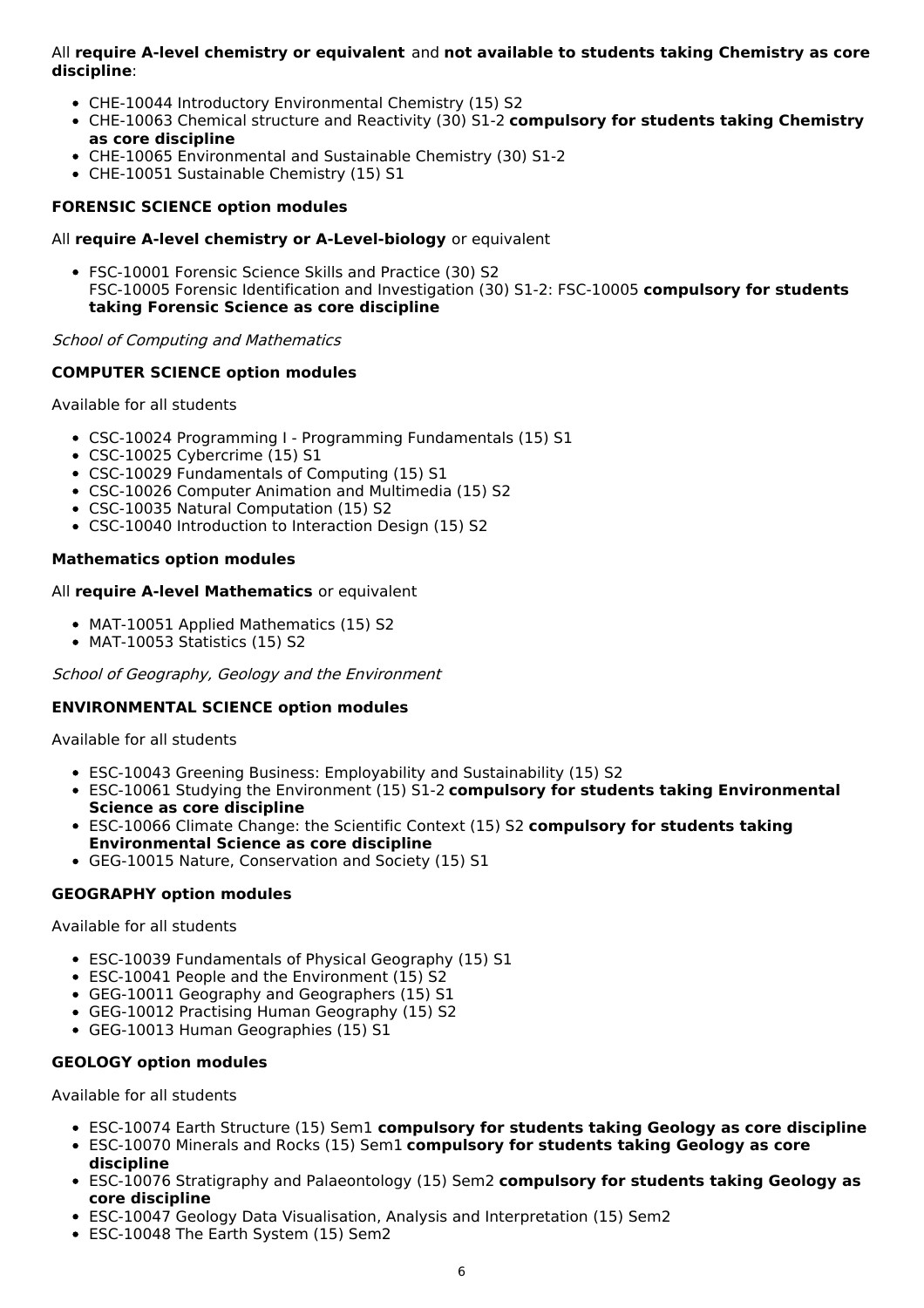### School of Life Sciences

## **BIOLOGY option modules**

Available for all students

- LSC-10081 Animal Biology (30) S1
- LSC-10083 Ecology & Plant Biology (30) S2

### School of Psychology

## **PSYCHOLOGY option modules**

Available for all students

- PSY-10021 Understanding Self and Others Better: An Introduction to Counselling Theories (15) S1
- CRI-10012 Psychology and Crime (15) S1
- PSY-10019 Applied Psychology (15) S2 **PSY-10019 cannot be taken by students who have previously taken Foundation Year modules PSY00002 or PSY00003**
- PSY-10026 Distress and Mental Health (15) S2

### **LIBERAL ARTS option modules**

- LIB-10005 Introduction to the Liberal Arts (15) Semester 1-2
- PIR-10047 The politics of sustainability (15) Semester 1

**Students take 60 credits of modules for their selected core discipline** (mirroring the relevant subject Combined Honours diet). These may all be compulsory or there may be options.

## **School of Chemical and Physical Sciences**

| Core discipline     | Code          | Title                                                 | Period      | Credits   Type |                         |
|---------------------|---------------|-------------------------------------------------------|-------------|----------------|-------------------------|
| Chemistry           | CHE-<br>10061 | Practical and Professional Chemistry<br><b>Skills</b> | Semester 1- | 30             | Compulsory              |
|                     | CHE-<br>10063 | <b>Chemical Structure and Reactivity</b>              | Semester 1- | 30             | Compulsory              |
| Forensic<br>Science |               | FSC-10003   Forensic Chemistry and Analysis           | Semester 1- | 30             | Compulsory <sup>1</sup> |
|                     |               | FSC-10005   Forensic Identification and Investigation | Semester 1- | 30             | Compulsory <sup>1</sup> |

## **School of Geography, Geology and the Environment**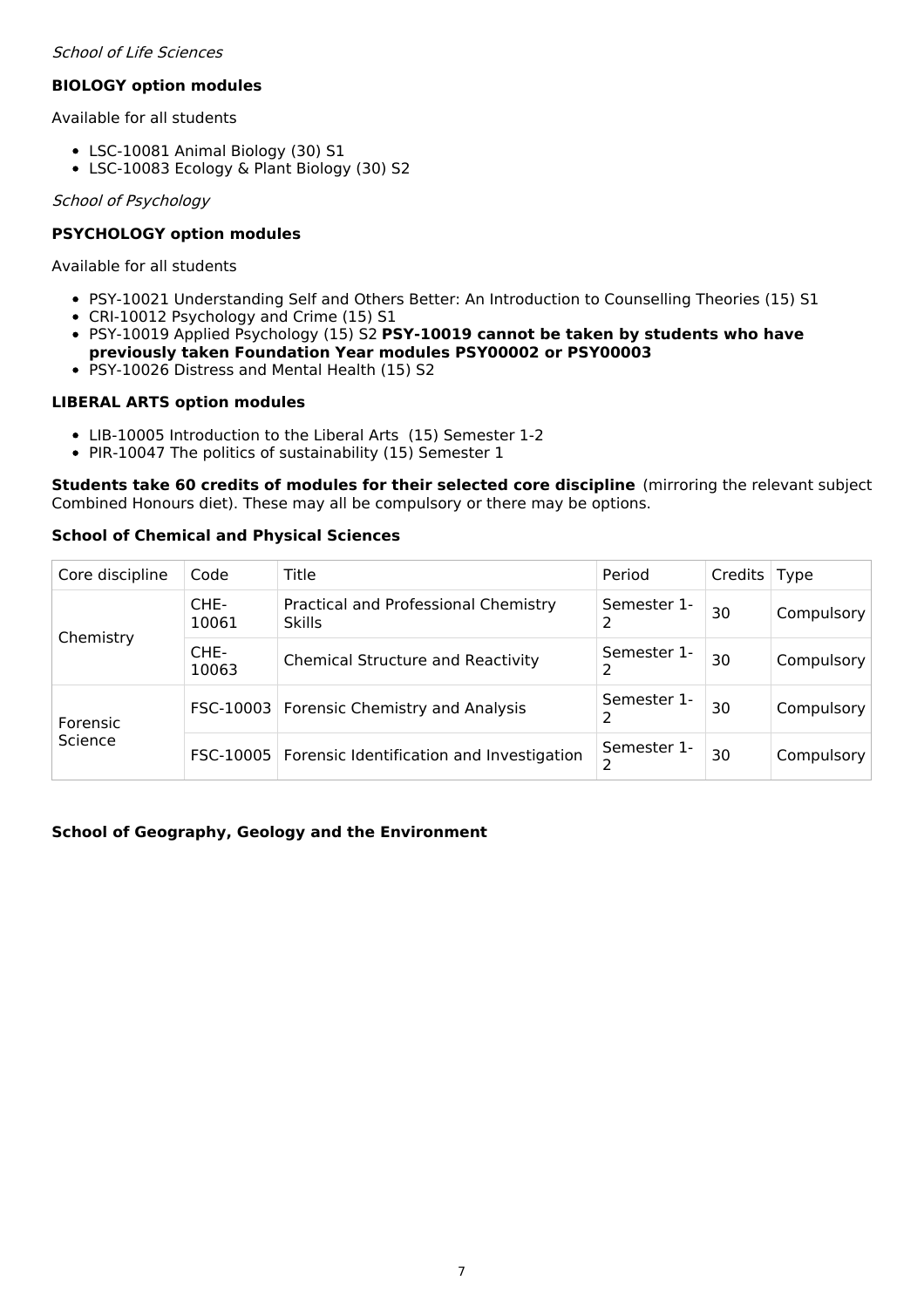| Core discipline | Code          | Title                                                  | Period            | Credits | <b>Type</b> |
|-----------------|---------------|--------------------------------------------------------|-------------------|---------|-------------|
|                 | CHE-<br>10044 | <b>Introductory Environmental Chemistry</b>            | Semester          | 15      | Compulsory  |
| Environmental   | ESC-<br>10061 | Studying the Environment                               | Semester<br>$1-2$ | 15      | Compulsory  |
| Science         | ESC-<br>10068 | Academic, Professional and Fieldwork<br><b>Skills</b>  | Semester<br>$1-2$ | 15      | Compulsory  |
|                 | ESC-<br>10066 | Climate Change: The Scientific and<br>Societal Context | Semester<br>2     | 15      | Compulsory  |
|                 | ESC-<br>10070 | Minerals and Rocks                                     | Semester<br>1     | 15      | Compulsory  |
| Geology         | ESC-<br>10074 | Earth Structure                                        | Semester<br>1     | 15      | Compulsory  |
|                 | ESC-<br>10068 | Academic, Professional and Fieldwork<br><b>Skills</b>  | Semester<br>$1-2$ | 15      | Compulsory  |
|                 | ESC-<br>10076 | Stratigraphy and Palaeontology                         | Semester<br>2     | 15      | Compulsory  |

## **Global Challenge Pathways (GCPs) - Level 4 (year 1) students only**

Students at Level 4 in 2022/23 have the option of taking a Global Challenge Pathway, which includes one 15 credit module in each year of the degree. Global Challenge Pathways offer students the chance to fulfil an exciting, engaging route of interdisciplinary study. Choosing a pathway, students will be presented with a global issue or 'challenge' which directly relates to societal issues, needs and debates. They will be invited to take part in academic and external facing projects which address these issues, within an interdisciplinary community of students and staff. Students completing a Global Challenge Pathway will receive recognition on their degree certificate.

| <b>Digital</b><br><b>Futures</b>                    | The Digital Futures pathway offers you the opportunity to become an active contributor to<br>current debates, cutting-edge research, and projects with external partners, addressing<br>both the exciting potential and the challenges of disruptive digital transformation across<br>all spheres of life.<br>Part of a diverse and interdisciplinary pathway community, you will engage in exciting,<br>impactful collaborative project work in innovative formats. Engaged in real-world<br>scenarios, you will use digital technology and creativity to promote inclusive, empowering,<br>and sustainable change at local and global levels.<br>Module: A digital life: challenges and opportunities (GCP-10005) |
|-----------------------------------------------------|---------------------------------------------------------------------------------------------------------------------------------------------------------------------------------------------------------------------------------------------------------------------------------------------------------------------------------------------------------------------------------------------------------------------------------------------------------------------------------------------------------------------------------------------------------------------------------------------------------------------------------------------------------------------------------------------------------------------|
| <b>Climate</b><br>Change &<br><b>Sustainability</b> | Through the Climate Change & Sustainability pathway you will develop the skills,<br>understanding and drive to become agents of change to tackle climate change and wider<br>sustainability challenges.<br>You will work with international partners to explore climate change and sustainability in<br>different international contexts; lead your own projects to drive real change in your<br>communities; and be part of educating others to help achieve a more sustainable future.<br>Module: Climate Change & Sustainable Futures: Global Perspectives (GCP-<br>10009)                                                                                                                                       |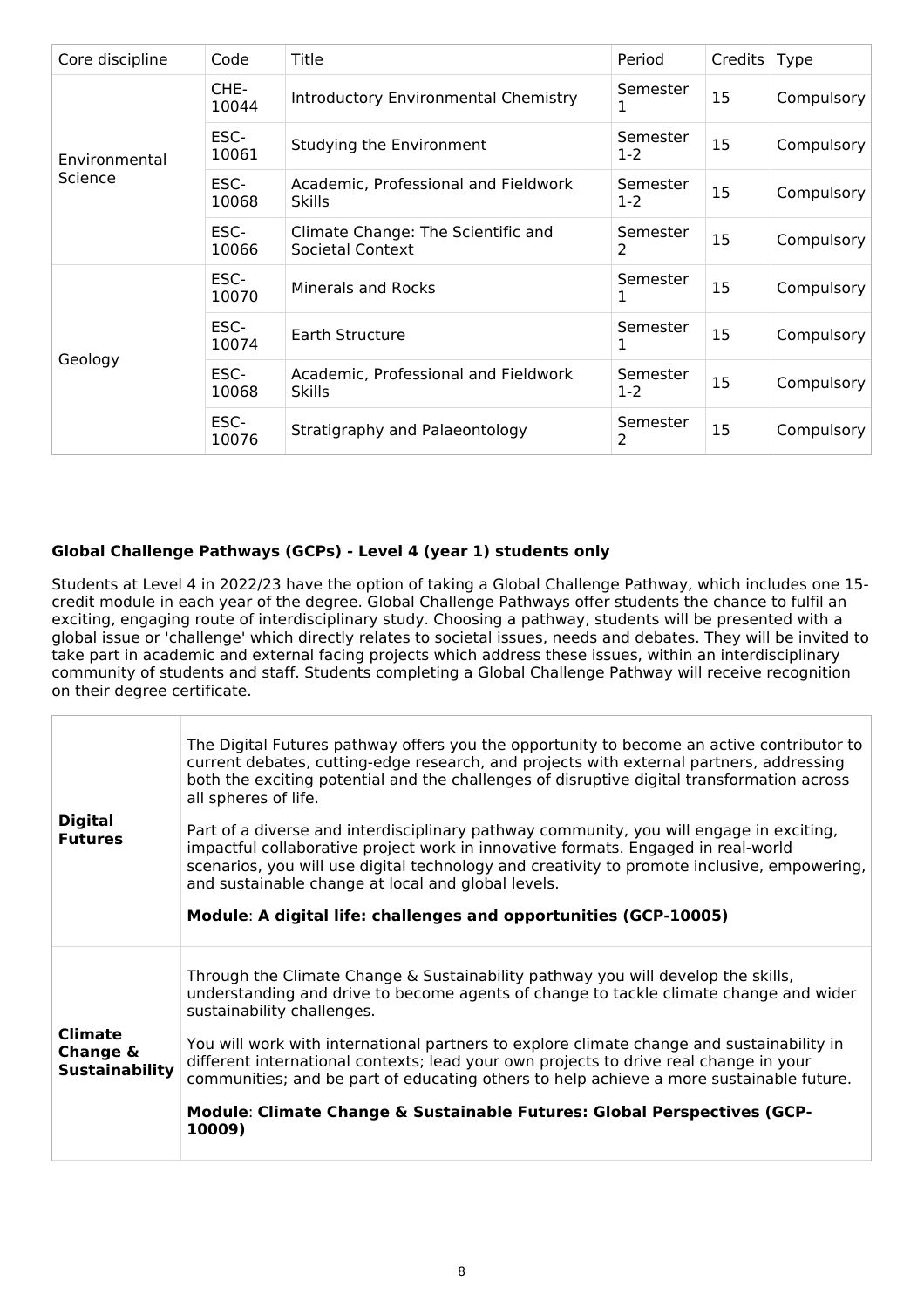| <b>Social Justice</b>                                   | Students on this pathway will embark on a reflective journey drawing upon decolonising,<br>feminist, and ethical perspectives on social justice, forging transformative outputs as<br>agents of change.<br>You will enter a dialogue with local, national, and international partners from Universities,<br>NGOs, International Human Rights Committees. You will engage with key societal<br>challenges, for example Covid 19 as a social crisis with impact on gender and racial<br>identities. The pathway will allow you to monitor and critically evaluate policies and<br>human rights treaties, and produce and disseminate digitally fluent, international and<br>sustainable project findings.<br>Module: Reflections on Social Injustices, Past and Present (GCP-10003)                                                                                                                                                                                                                                                                                                                              |
|---------------------------------------------------------|----------------------------------------------------------------------------------------------------------------------------------------------------------------------------------------------------------------------------------------------------------------------------------------------------------------------------------------------------------------------------------------------------------------------------------------------------------------------------------------------------------------------------------------------------------------------------------------------------------------------------------------------------------------------------------------------------------------------------------------------------------------------------------------------------------------------------------------------------------------------------------------------------------------------------------------------------------------------------------------------------------------------------------------------------------------------------------------------------------------|
| <b>Enterprise &amp;</b><br>the Future of<br>Work        | If we are to achieve the promise of Sustainable Development Goals, solve the climate<br>crisis and take advantage of the changes that the digital revolution provide, we need to<br>understand the power of enterprise and prepare for future contexts of work, creativity and<br>disruption.<br>Supporting you to be part of future-facing solutions, this pathway will give you the ability<br>to make judgements on the utilisation of resources, labour and capital. It will support you<br>in developing creative, original thinking, allowing you to collaborate on projects that<br>persuade and effect change, setting you up to thrive in future environments of work and<br>innovation.<br>Module: Enterprise and the Future of Work 1 (GCP-10007)                                                                                                                                                                                                                                                                                                                                                   |
| <b>Global Health</b><br><b>Challenges</b>               | By taking the global health challenge pathway you will develop solutions to improve the<br>health and quality of life for particular people and communities, engaging with these<br>groups to co-design interventions.<br>This pathway will provide you with skills that go beyond a focus on health and will allow<br>you to develop your ability to work in a team and lead change in society. The knowledge,<br>skills and work experience will complement your core degree and enhance your career<br>opportunities and graduate aspirations.<br>Module: Key concepts and challenges in global health (GCP-10001)                                                                                                                                                                                                                                                                                                                                                                                                                                                                                          |
| Languages &<br><b>Intercultural</b><br><b>Awareness</b> | By choosing modules from this pathway, will develop a practical knowledge of a specific<br>language, allowing you to graduate with an enhanced degree title, or develop skills to<br>teach English as a Foreign Language. You will meet and communicate with speakers<br>different linguistic and cultural communities, ranging from students at partner universities<br>in Japan and China, to refugees in Hanley, and develop an understanding of how<br>languages and cultures interact.<br>This pathway explores the power of language as a force both for breaking down and<br>building cultural and political barriers - words can be weapons as well as bridges. You will<br>examine how language is used, examine linguistic choices and how these impact on<br>intercultural understanding. Throughout the pathway we also examine the practice of<br>communication across cultural contexts, exploring cultural differences such as the<br>language of ethnicity and gender.<br>Modules: you will be able to select from either a Modern Language of your<br>choice OR Certificate in TESOL Level 1. |

**Level 5**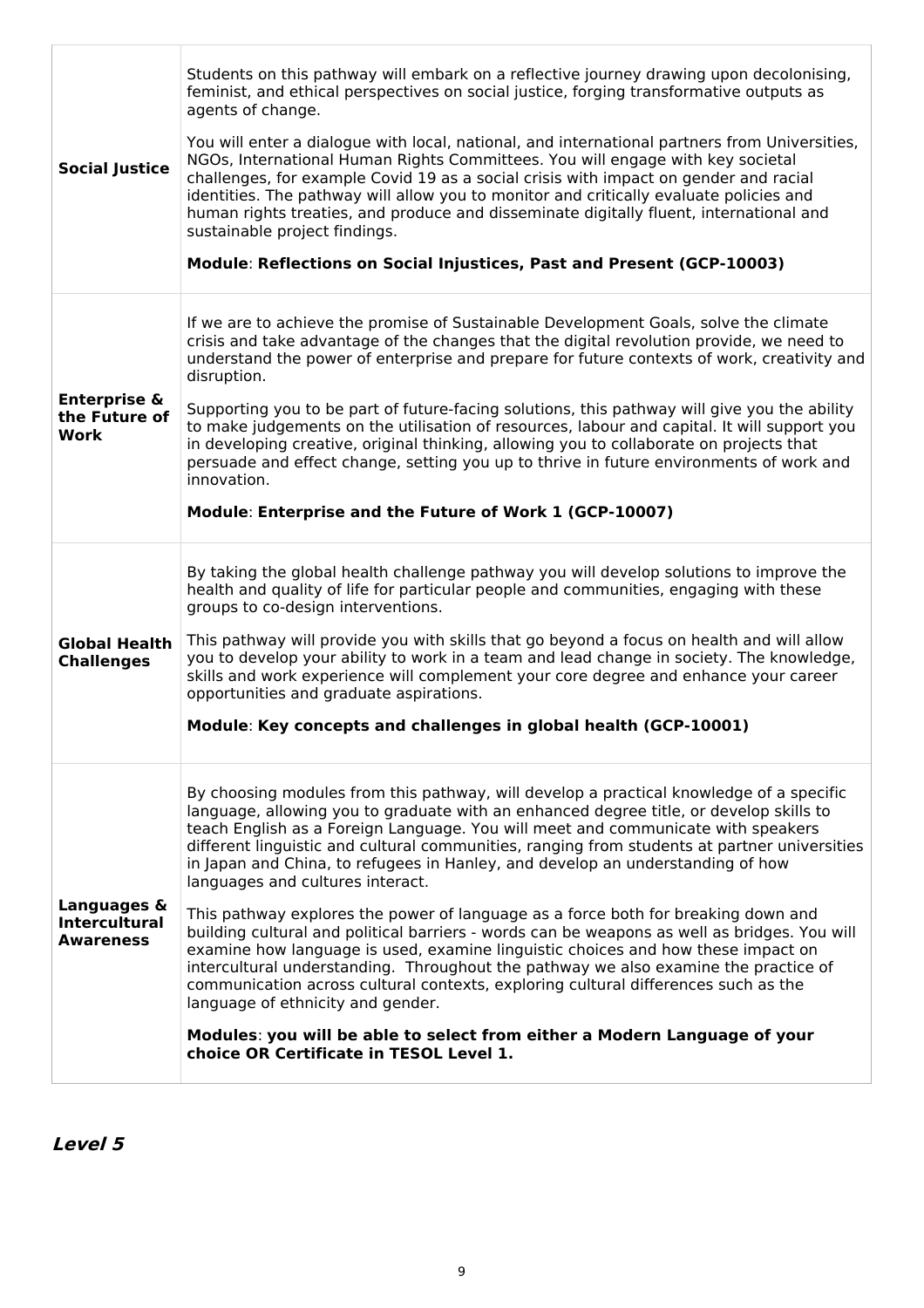| <b>Compulsory modules</b>                            | <b>Module Code</b> | <b>Credits</b> | <b>Period</b> |
|------------------------------------------------------|--------------------|----------------|---------------|
| Research Skills for Natural Scientists               | NAT-20001          | 15             | Semester 1-2  |
| Interdisciplinary Perspectives on Wicked<br>Problems | NAT-20007          | 15             | Semester 1-2  |

## **Level 5 Module Rules**

### **Summary of option modules and any applicable rules**

Availability of option modules depends on timetabling and sometimes prerequisite study. All modules run in their normal timetable sessions as per the host discipline - with no requirement to adjust timetabling for availability to Natural Sciences students, which would not be feasible because core disciplines are spread across all 3 blocks of the block timetable.

School of Chemical and Physical Sciences

### **PHYSICS option modules**

None available

#### **CHEMISTRY option modules**

All **require A-level chemistry or equivalent** and **not available to students taking Chemistry as core discipline**:

CHE-20032 Sustainable Chemistry (15) S2 **only available if have not done CHE-10051 or CHE-10065 at Level 4**

#### **FORENSIC SCIENCE option modules**

Available for all students

FSC-20013 Digital Forensics (15) S2

School of Computing and Mathematics

#### **COMPUTER SCIENCE option modules**

### All **require students to have successfully completed of Level 4 options CSC-10024 and/or CSC-10029**

- CSC-20002 Database Systems (15) S2 **requires successful completion of CSC-10029 and CSC-10024**
- CSC-20021 Web Technologies (15) S1 **requires successful completion of CSC-10024**
- CSC-20043 Computational and Artificial Intelligence I (15) S1 r**equires successful completion of CSC-10029**

#### **Mathematics option modules**

None available

School of Geography, Geology and the Environment

#### **ENVIRONMENTAL SCIENCE option modules**

Available for all students

- ESC-20017 Human Impacts on the Environment: Scientific Perspectives (15) S1 **compulsory for students taking Environmental Science as core discipline**
- ESC-20108 Environmental Impact Assessment: practical geographical and environmental skills (15) S1 **compulsory for students taking Environmental Science as core discipline**

#### **GEOGRAPHY option modules**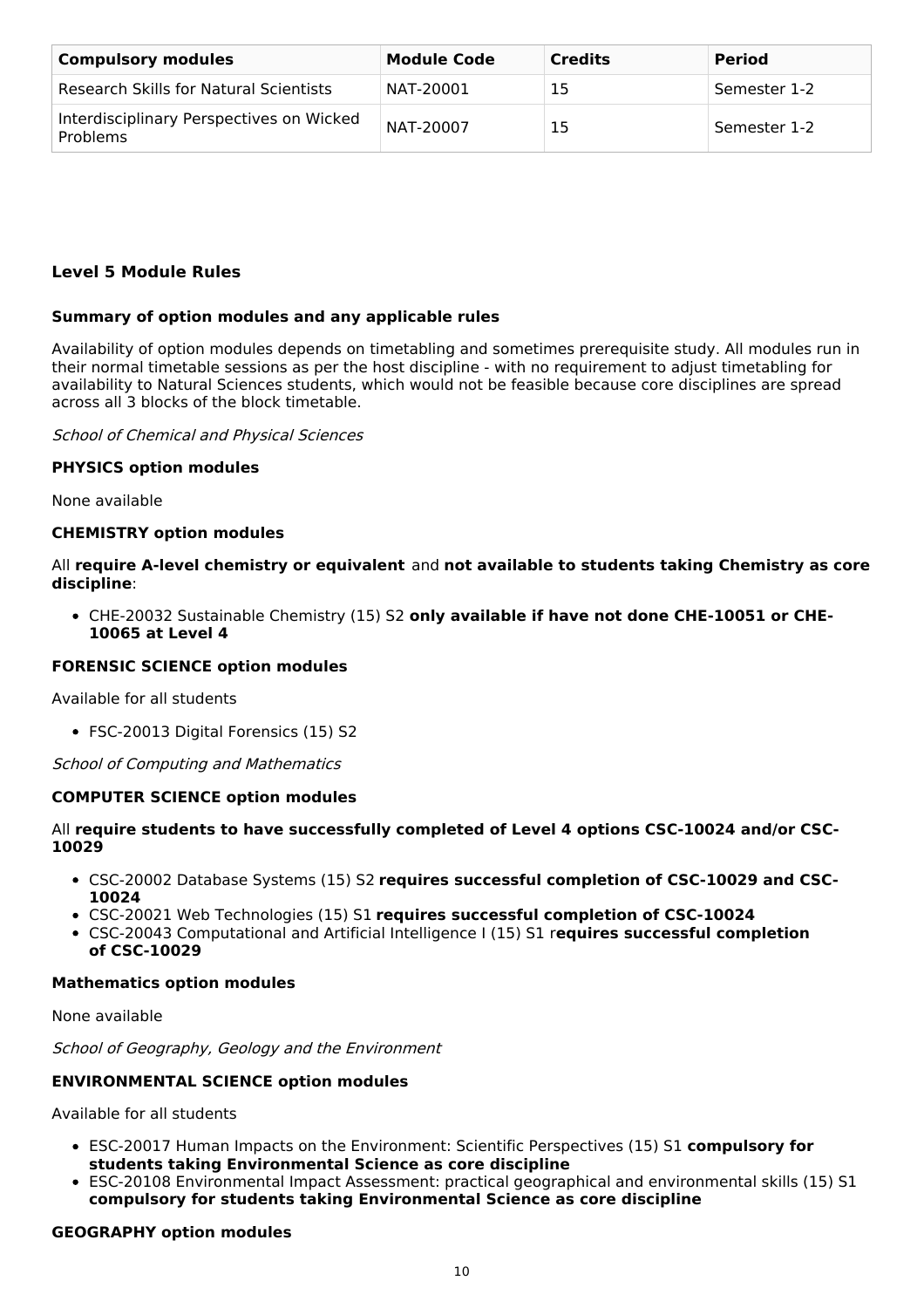Available for all students

- ESC-20030 Regional Landsystems (15) S1
- ESC-20096 Weather, Climate & Society (15) S2
- GEG-20015 Space & Society (15) S1
- GEG-20018 Concepts and Debates in Geography (15) S2

### **GEOLOGY option modules**

Available for all students

- ESC-20036 Palaeoclimatology and Quaternary Studies (15) S1
- ESC-20002 Reconstructing Past Environments (15) S2 **compulsory for students taking Environmental Science as core discipline**
- ESC-20064 Geochemistry (15) S2
- ESC-20084 Geoscience and Society (15) S2

School of Life Sciences

### **BIOLOGY option modules**

Available for all students

- LSC-20074 Current Topics in Biology (15) S1
- LSC-20093 Biodiversity Crisis (15) S2 **prerequisite completion of LSC-10083 Ecology & Plant Biology at Level 4**

### School of Psychology

## **PSYCHOLOGY option modules**

None available

## **LIBERAL ARTS option modules**

- LIB-20008 Creative Arts and Humanities in Society (15) Semester 1
- PHI-20020 Philosophy of Science (15) Semester 2

**Students take 60 credits of modules for their selected core discipline** (mirroring the relevant subject Combined Honours diet). These may all be compulsory or there may be options.

## **School of Chemical and Physical Sciences**

| Core<br>discipline  | Code          | Title                                                   | Period               | Credits   Type |            |
|---------------------|---------------|---------------------------------------------------------|----------------------|----------------|------------|
|                     | CHE-<br>20055 | <b>Molecular Chemistry and Reactions</b>                | Semester<br>$1-2$    | 30             | Compulsory |
| Chemistry           | CHE-<br>20065 | Physical and Structural Chemistry (Combined<br>Honours) | Semester<br>$1-2$    | 15             | Compulsory |
|                     | CHE-<br>20083 | Spectroscopy and Molecular Structure                    | Semester<br>$1-2$    | 15             | Compulsory |
| Forensic<br>Science | FSC-<br>20003 | <b>Forensic Genetics</b>                                | Semester $1 \mid 15$ |                | Compulsory |
|                     | FSC-<br>20005 | Spectroscopy and Advanced Analysis                      | Semester $1 \mid 15$ |                | Compulsory |
|                     | FSC-<br>20001 | Criminalistic Methods                                   | Semester $2 \mid 15$ |                | Compulsory |
|                     | FSC-<br>20009 | Drugs of Abuse                                          | Semester $2 \mid 15$ |                | Compulsory |

## **School of Geography, Geology and the Environment**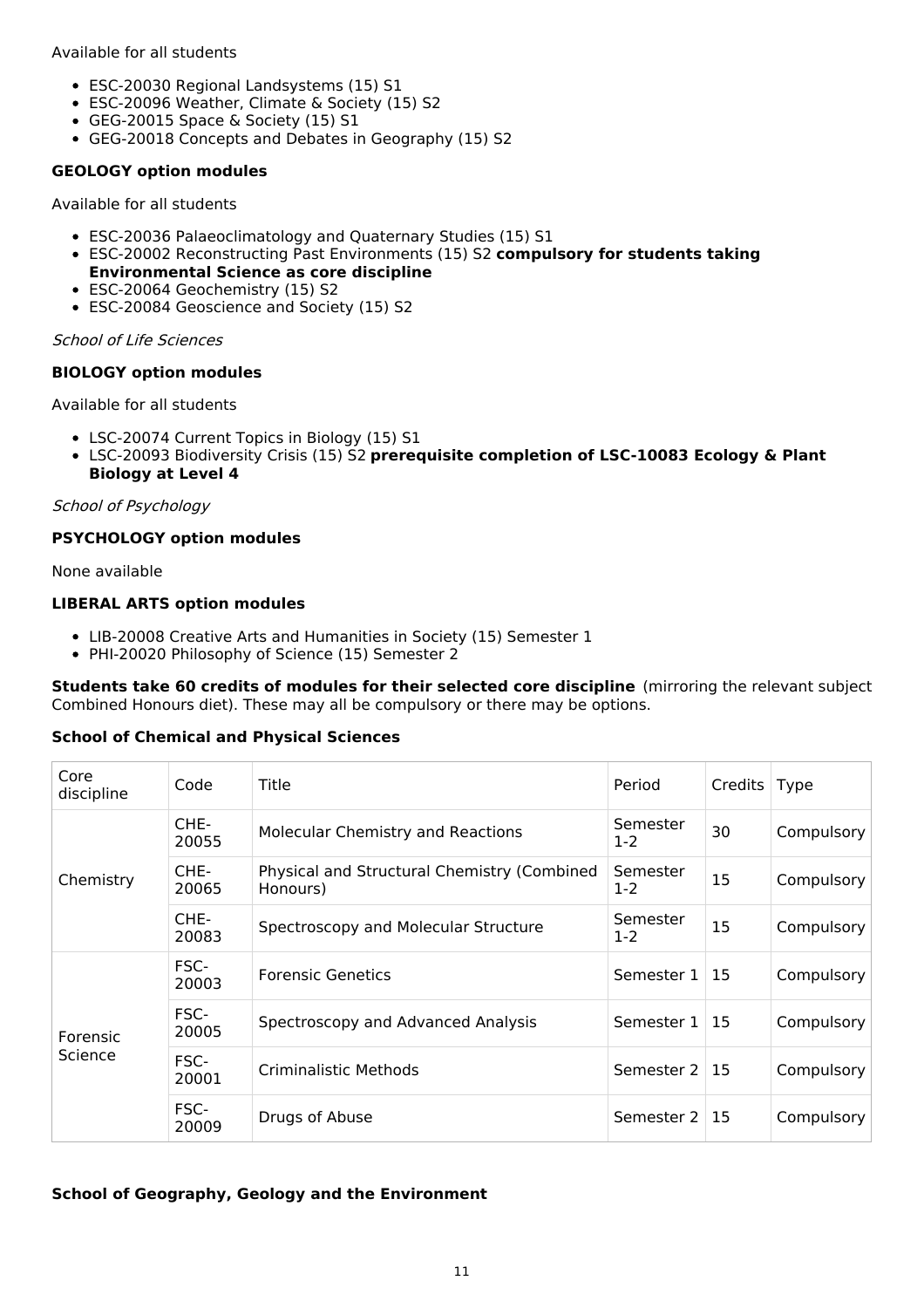| Core discipline | Code          | Title                                                                               | Period            | Credits | <b>Type</b> |
|-----------------|---------------|-------------------------------------------------------------------------------------|-------------------|---------|-------------|
|                 | ESC-<br>20017 | Human Impact on the Environment, scientific<br>perspectives                         | Semester<br>ı     | 15      | Compulsory  |
| Environmental   | ESC-<br>20108 | Environmental Impact Assessment: practical<br>geographical and environmental skills | Semester<br>1     | 15      | Compulsory  |
| Science         | ESC-<br>20032 | <b>Environmental Analytical Methods</b>                                             | Semester<br>2     | 15      | Compulsory  |
|                 | ESC-<br>20106 | Geographical and Environmental Field Skills                                         | Semester<br>2     | 15      | Compulsory  |
|                 | ESC-<br>20001 | Igneous and Metamorphic Petrology                                                   | Semester<br>1     | 15      | Compulsory  |
| Geology         | ESC-<br>20092 | Employability Training: Engaging with the<br>Workplace                              | Semester<br>$1-2$ | 15      | Compulsory  |
|                 | ESC-<br>20104 | <b>Field Skills</b>                                                                 | Semester<br>$1-2$ | 15      | Compulsory  |
|                 | ESC-<br>20002 | <b>Reconstructing Past Environments</b>                                             | Semester<br>2     | 15      | Compulsory  |

## **Level 6**

| <b>Compulsory modules</b>                                     | <b>Module Code</b> | <b>Credits</b> | <b>Period</b> |
|---------------------------------------------------------------|--------------------|----------------|---------------|
| <b>Grand Challenges in Society</b>                            | NAT-30001          | 15             | Semester 1-2  |
| Natural Sciences Interdisciplinary<br><b>Research Project</b> | NAT-30004          | 15             | Semester 1-2  |

## **Level 6 Module Rules**

## **Summary of option modules and any applicable rules**

Availability of option modules depends on timetabling and sometimes prerequisite study. All modules run in their normal timetable sessions as per the host discipline - with no requirement to adjust timetabling for availability to Natural Sciences students, which would not be feasible because core disciplines are spread across all 3 blocks of the block timetable.

School of Chemical and Physical Sciences

## **PHYSICS option modules**

None available

## **CHEMISTRY option modules**

None available

### **FORENSIC SCIENCE option modules**

None available

School of Computing and Mathematics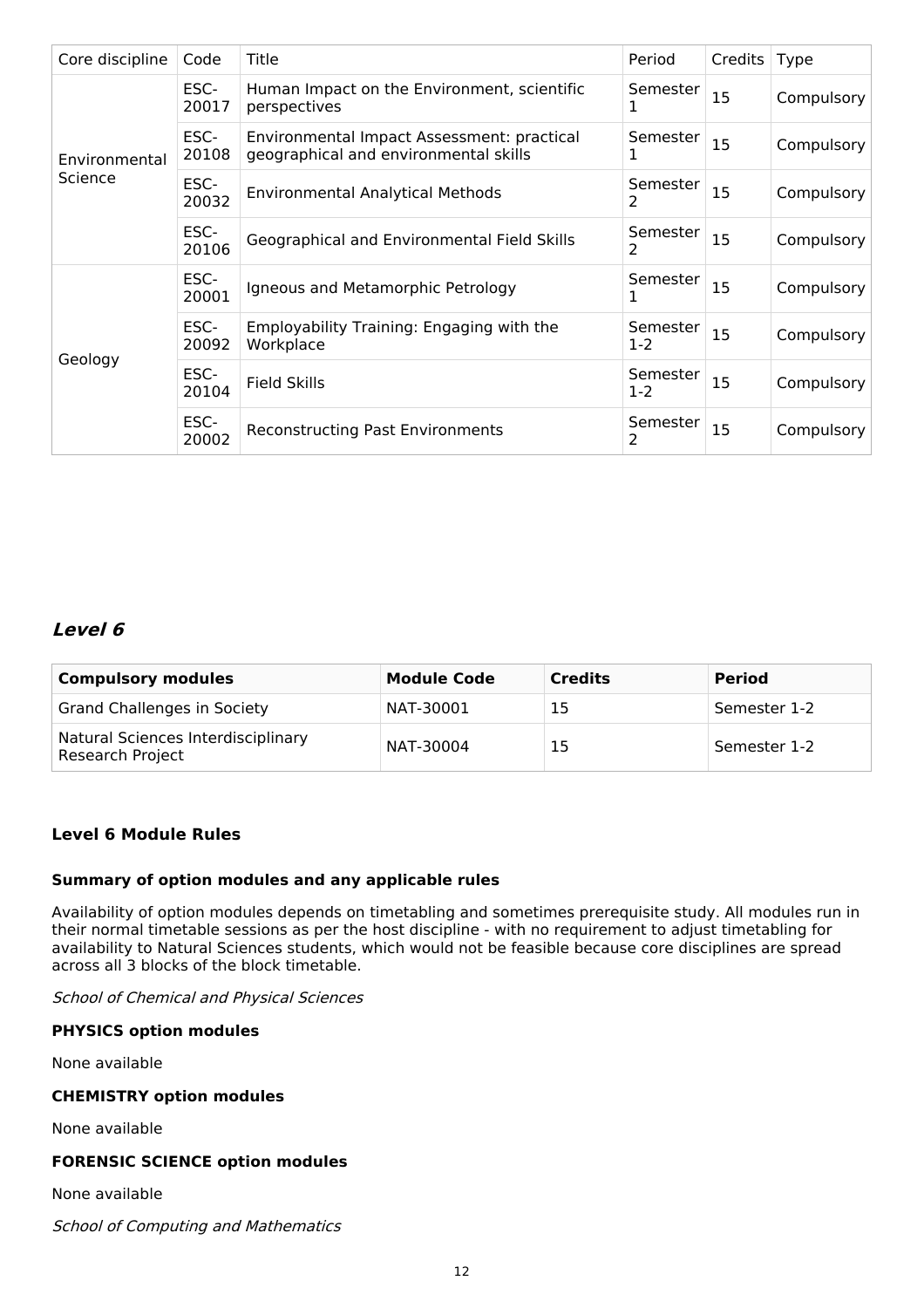## **COMPUTER SCIENCE option modules**

None available

## **Mathematics option modules**

None available

School of Geography, Geology and the Environment

## **ENVIRONMENTAL SCIENCE option modules**

Available for all students

- ESC-30040 Clean Technology (15) S1
- ESC-30060 Sustainability Consultancy (15) S1-2
- ESC-30058 The Science of Soil (15) S2

## **GEOGRAPHY option modules**

Available for all students

- ESC-30006 Glaciers and Glacial Geomorphology (15) S1
- ESC-30018 Global Environmental Change (15) S1
- ESC-30027 Coastal Environments (15) S2
- ESC-30044 Applied GIS (15) S1
- GEG-30014 Inspirational Landscapes (15) S2
- GEG-30015 Postcolonialism in South Asia (15) S1
- GEG-30016 Economic Development & Environmental Transformation (15) S2
- GEG-30021 Animals and Society (15) S1
- GEG-30020 Rural Geographies (15) S2
- GEG-30029 Health Inequalities (15) S2

## **GEOLOGY option modules**

### Available for all students

- ESC-30009 Natural Hazards (15) S1
- ESC-30038 Geological Communication Skills (15) S1-2
- ESC-30022 Hydrological and Engineering Geology (15) S2

School of Life Sciences

## **BIOLOGY option modules**

None available

School of Psychology

## **PSYCHOLOGY option modules**

None available

## **LIBERAL ARTS option modules**

None available

**Students take 75 credits of modules for their selected core discipline** (drawn from the relevant subject Combined Honours diet). These may all be compulsory or there may be options.

## **School of Chemical and Physical Sciences**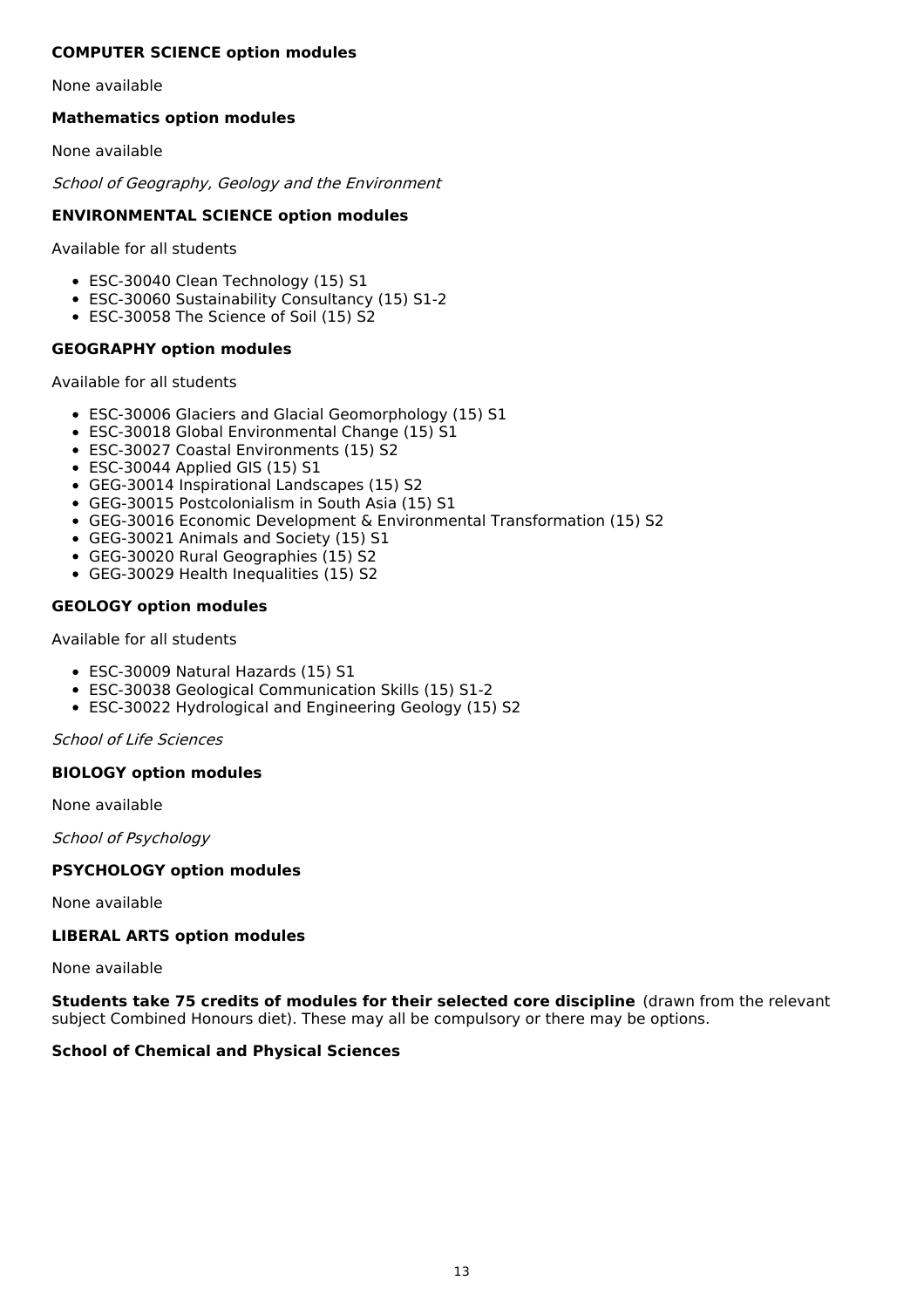| Core<br>discipline  | Code          | Title                                                                       | Period              | Credits | <b>Type</b> |
|---------------------|---------------|-----------------------------------------------------------------------------|---------------------|---------|-------------|
|                     | CHE-<br>30038 | Chemical Kinetics, Photochemistry & Inorganic<br><b>Reaction Mechanisms</b> | Semester<br>1       | 15      | Compulsory  |
|                     | CHE-<br>30039 | <b>Advanced Organic Chemistry</b>                                           | Semester<br>1       | 15      | Compulsory  |
| Chemistry           | CHE-<br>30042 | Inorganic, Physical & Solid State Chemistry                                 | Semester<br>1       | 15      | Compulsory  |
|                     | CHE-<br>30050 | Chemistry/Medicinal Chemistry Research Project                              | Semester<br>$1 - 2$ | 15      | Compulsory  |
|                     | CHE-<br>30032 | <b>Advanced Chemical Analysis</b>                                           | Semester<br>2       | 15      | Compulsory  |
|                     | CHE-<br>30033 | Evaluation of evidence, explosives and arson                                | Semester<br>1       | 15      | Compulsory  |
|                     | CHE-<br>30035 | <b>Advanced Topics in Forensic Analysis</b>                                 | Semester<br>1       | 15      | Compulsory  |
| Forensic<br>Science | CHE-<br>30011 | Forensic Science Team Research Project - ISP                                | Semester<br>$1 - 2$ | 15      | Compulsory  |
|                     | CHE-<br>30010 | <b>Forensic Toxicology</b>                                                  | Semester<br>2       | 15      | Compulsory  |
|                     | CHE-<br>30034 | <b>Forensic Geoscience</b>                                                  | Semester<br>2       | 15      | Compulsory  |

# **School of Geography, Geology and the Environment**

| Core discipline          | Code          | Title                                                           | Period            | Credits   Type |            |
|--------------------------|---------------|-----------------------------------------------------------------|-------------------|----------------|------------|
|                          | ESC-<br>30056 | Ecotoxicology and Risk Assessment                               | Semester<br>1     | 15             | Compulsory |
|                          | ESC-<br>30050 | Dissertation (15)                                               | Semester<br>$1-2$ | 15             | Compulsory |
|                          | ESC-<br>30058 | The Science of Soil                                             | Semester<br>2     | 15             | Compulsory |
|                          | ESC-<br>30006 | <b>Glaciers and Glacial Geomorphology</b>                       | Semester<br>1     | 15             | Option     |
|                          | ESC-<br>30009 | <b>Natural Hazards</b>                                          | Semester<br>1     | 15             | Option     |
|                          | ESC-<br>30018 | <b>Global Environmental Change</b>                              | Semester<br>1     | 15             | Option     |
|                          | ESC-<br>30040 | Clean Technology                                                | Semester<br>1     | 15             | Option     |
|                          | ESC-<br>30044 | <b>Applied GIS</b>                                              | Semester<br>1     | 15             | Option     |
| Environmental<br>Science | GEG-<br>30016 | Economic Development and<br><b>Environmental Transformation</b> | Semester<br>1     | 15             | Option     |
|                          | GEG-<br>30021 | Animals and Society                                             | Semester<br>1     | 15             | Option     |
|                          | LSC-<br>30043 | <b>Conservation Biology</b>                                     | Semester<br>1     | 15             | Option     |
|                          |               |                                                                 |                   |                |            |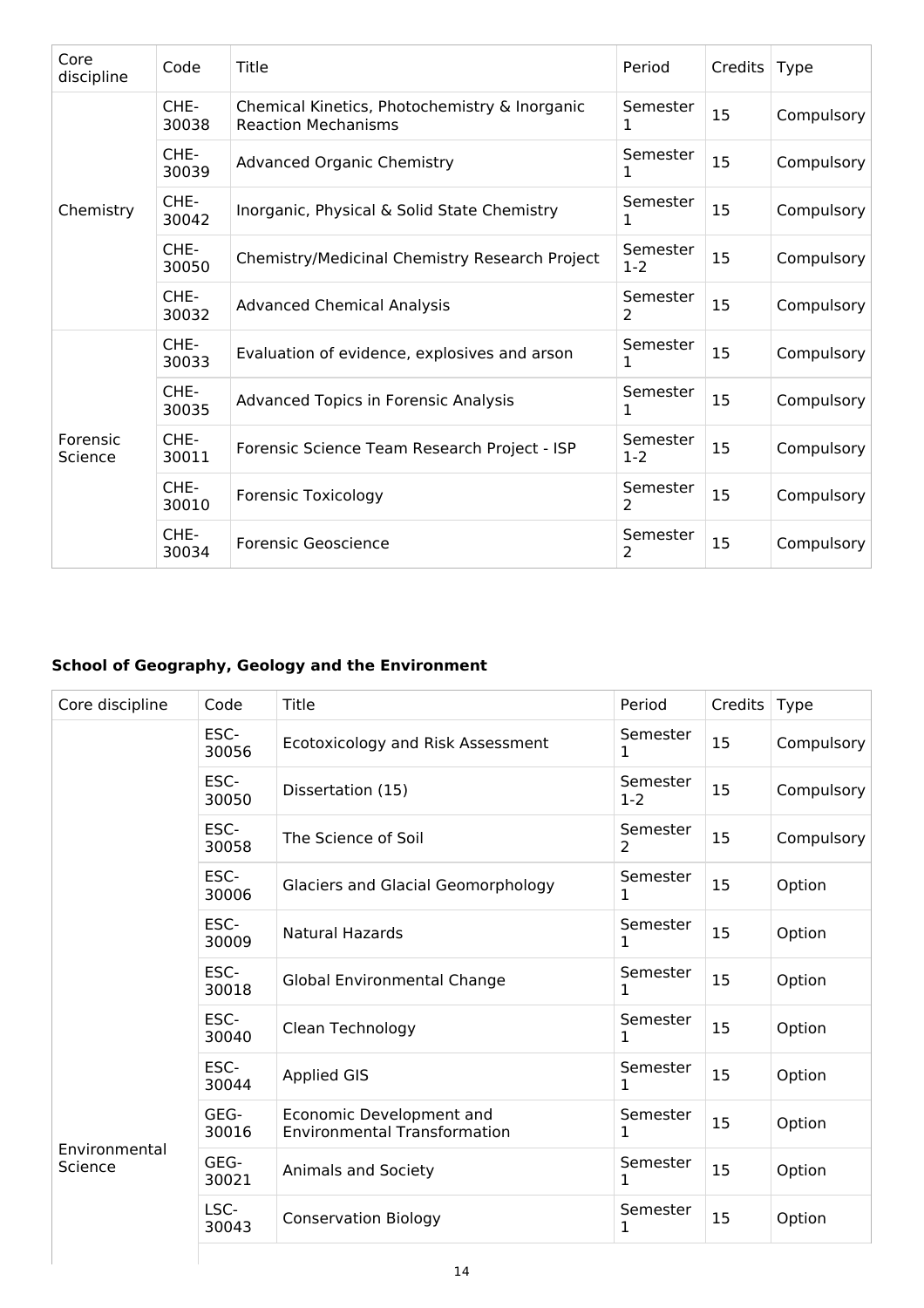|         | LSC-<br>30070 | Insect Ecology and Pest Management                        | Semester<br>1       | 15 | Option     |
|---------|---------------|-----------------------------------------------------------|---------------------|----|------------|
|         | ESC-<br>30060 | <b>Sustainability Consultancy</b>                         | Semester<br>$1 - 2$ | 15 | Option     |
|         | ESC-<br>30022 | Hydrological and Engineering Geology                      | Semester<br>2       | 15 | Option     |
|         | ESC-<br>30027 | <b>Coastal Environments</b>                               | Semester<br>2       | 15 | Option     |
|         | GEG-<br>30020 | <b>Rural Geographies</b>                                  | Semester<br>2       | 15 | Option     |
|         | LSC-<br>30072 | Animal Welfare                                            | Semester<br>2       | 15 | Option     |
|         | LSC-<br>30076 | Plant Science and Sustainability                          | Semester<br>2       | 15 | Option     |
|         | ESC-<br>30039 | Independent Fieldwork Project                             | Semester<br>1       | 15 | Compulsory |
|         | ESC-<br>30030 | Advanced Petrology and Structural<br>Geology Field Course | Semester<br>2       | 15 | Option*    |
|         | ESC-<br>30033 | <b>Volcanic and Magmatic Processes</b>                    | Semester<br>2       | 15 | Option*    |
|         | ESC-<br>30009 | Natural Hazards                                           | Semester<br>1       | 15 | Option     |
| Geology | ESC-<br>30028 | <b>Economic Geology</b>                                   | Semester<br>1       | 15 | Option     |
|         | ESC-<br>30082 | Reservoir Geology and Geophysics                          | Semester<br>1       | 15 | Option     |
|         | ESC-<br>30008 | <b>Structure and Geodynamics</b>                          | Semester<br>2       | 15 | Option     |
|         | ESC-<br>30022 | Hydrological and Engineering Geology                      | Semester<br>2       | 15 | Option     |
|         | ESC-<br>30025 | Micropalaeontology: Principles and<br>Applications        | Semester<br>2       | 15 | Option     |
|         | ESC-<br>30034 | Advanced Topics in Sedimentology                          | Semester<br>2       | 15 | Option     |
|         | ESC-<br>30038 | <b>Geological Communication Skills</b>                    | Semester<br>2       | 15 | Option     |
|         | ESC-<br>30006 | <b>Glaciers and Glacial Geomorphology</b>                 | Semester<br>1       | 15 | Option**   |
|         | ESC-<br>30018 | Global Environmental Change                               | Semester<br>1       | 15 | Option**   |
|         | ESC-<br>30027 | <b>Coastal Environments</b>                               | Semester<br>2       | 15 | Option**   |
|         | ESC-<br>30058 | The Science of Soil                                       | Semester<br>2       | 15 | Option**   |

\* Geology core discipline MSci students must select a field course module, either ESC-30030 or ESC-30033

\*\* Geology core discipline MSci students can take a maximum of two of these physical geography modules in total from Level 6 and Level 7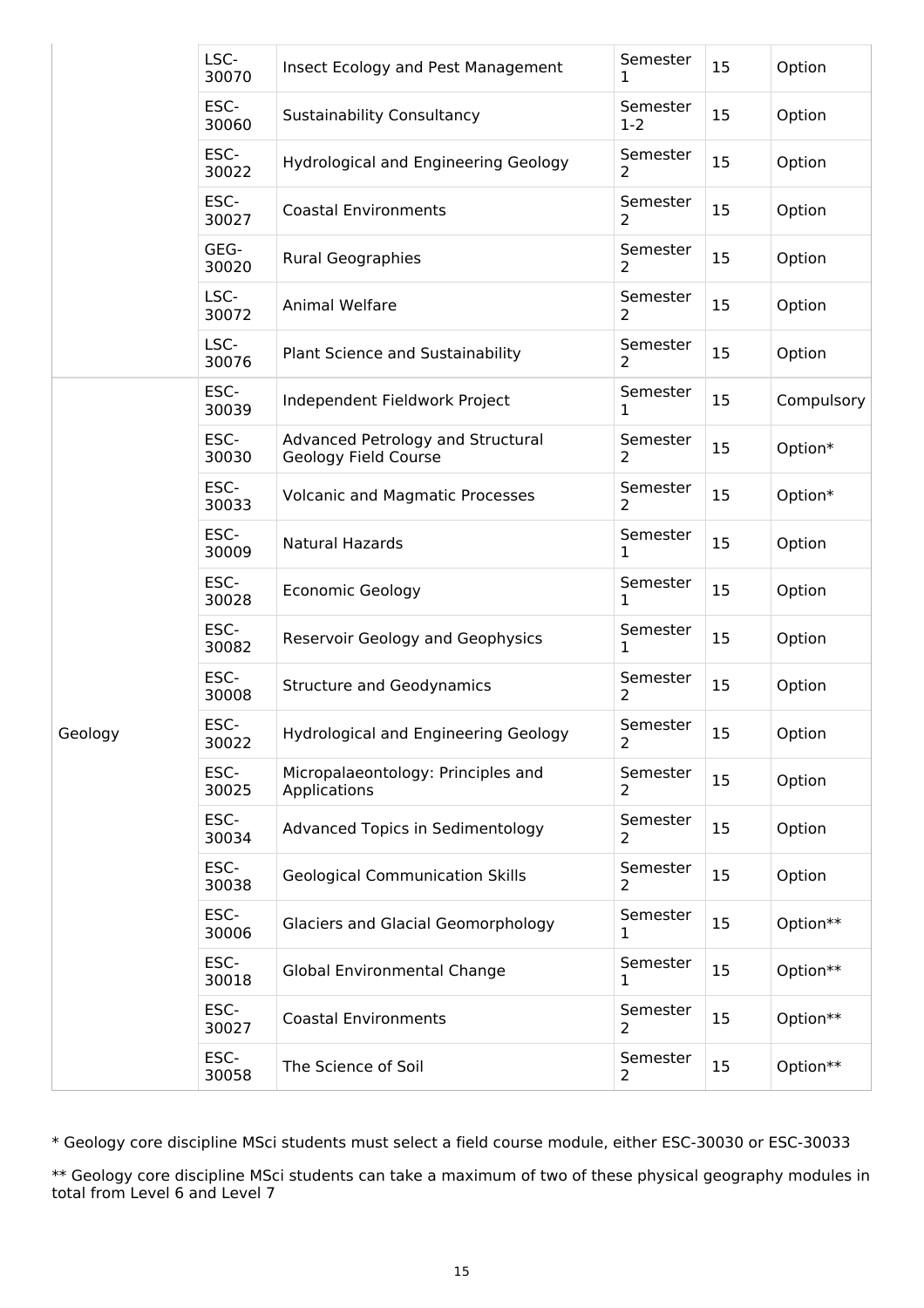## **Level 7**

Students progressing to the Level 7 of MSci Natural Sciences specialise in their core discipline, taking the following modules from the equivalent subject-specific MSci:

- L7 MSci Natural Sciences (Chemistry): MChem Chemistry with Integrated Masters
- L7 MSci Natural Sciences (Forensic Science): MSci Forensic and Analytical Investigation
- L7 MSci Natural Sciences (Environmental Science): MSc Environmental Sustainability and Green Technology
- L7 MSci Natural Sciences (Geology): MGeol Geology with Integrated Masters

| School                                       | Core discipline          | Code          | Title                                                             | Period              | Credits | Type       |
|----------------------------------------------|--------------------------|---------------|-------------------------------------------------------------------|---------------------|---------|------------|
|                                              |                          | CHE-<br>40021 | MChem Research Project                                            | Semester<br>$1 - 2$ | 60      | Compulsory |
|                                              | Chemistry                | CHE-<br>40048 | Advanced Topics in<br><b>Chemistry and Medicinal</b><br>Chemistry | Semester<br>$1 - 2$ | 30      | Compulsory |
|                                              |                          | CHE-<br>40050 | <b>MChem Research Training</b>                                    | Semester<br>$1 - 2$ | 30      | Compulsory |
| Chemical and<br><b>Physical Sciences</b>     |                          | CHE-<br>40030 | <b>Analytical Science: Principles</b><br>and Practice             | Semester<br>1       | 30      | Compulsory |
|                                              | Forensic                 | CHE-<br>40032 | Research Skills for Analytical<br>Science                         | Semester<br>1       | 15      | Compulsory |
|                                              | Science                  | CHE-<br>40026 | MSci Independent Project                                          | Semester<br>$1-2$   | 60      | Compulsory |
|                                              |                          | CHE-<br>40025 | Forensic Evidence: At the<br>crime scene and in the court         | Semester<br>2       | 15      | Compulsory |
|                                              | Environmental<br>Science | ESC-<br>40031 | Clean & Green Technologies<br>I: Power from above the<br>Earth    | Semester<br>1       | 15      | Compulsory |
|                                              |                          | ESC-<br>40034 | An Introduction to<br>Sustainable Technologies                    | Semester<br>1       | 15      | Compulsory |
|                                              |                          | PIR-<br>40106 | Dimensions of Environmental<br>Politics                           | Semester<br>1       | 15      | Compulsory |
|                                              |                          | ESC-<br>40029 | Research Project &<br>Dissertation                                | Semester<br>2       | 60      | Compulsory |
|                                              |                          | ESC-<br>40048 | Research & Business Skills,<br>Project & Portfolio<br>Management  | Semester<br>2       | 15      | Compulsory |
|                                              |                          | ESC-<br>40003 | Literature Synthesis                                              | Semester<br>1       | 15      | Compulsory |
| Geography,<br>Geology and the<br>Environment |                          | ESC-<br>40004 | Research Project                                                  | Semester<br>$1 - 2$ | 15      | Compulsory |
|                                              |                          | ESC-<br>40005 | Research in Context                                               | Semester<br>$1 - 2$ | 15      | Compulsory |
|                                              |                          | ESC-<br>40006 | Research Report                                                   | Semester<br>$1 - 2$ | 15      | Compulsory |
|                                              |                          | ESC-<br>40007 | Spatial Geoscience Data<br>Analysis                               | Semester<br>$1-2$   | 15      | Compulsory |
|                                              |                          | ESC-<br>40015 | <b>MGeoscience: Natural</b><br>Hazards                            | Semester<br>1       | 15      | Option*    |
|                                              |                          | ESC-<br>40026 | <b>MGeoscience: Economic</b><br>Geology                           | Semester<br>1       | 15      | Option*    |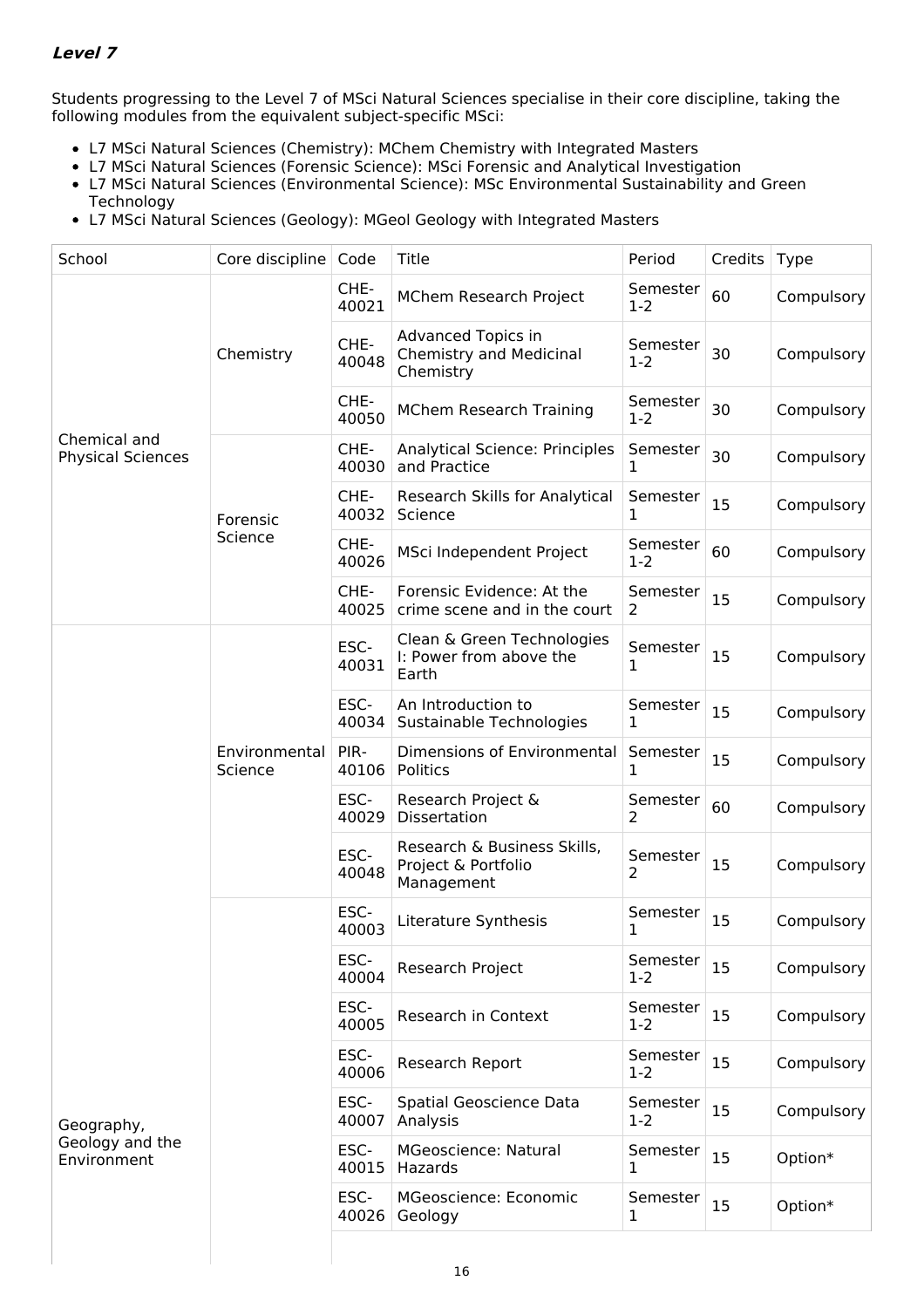|  | Geology | ESC-<br>40073 | Reservoir Geology and<br>Geophysics (Masters)                      | Semester<br>ı | 15 | Option*  |
|--|---------|---------------|--------------------------------------------------------------------|---------------|----|----------|
|  |         | ESC-<br>40020 | MGeoscience: Hydrological<br>and Engineering Geology               | Semester<br>2 | 15 | Option*  |
|  |         | ESC-<br>40023 | MGeoscience:<br>Micropalaeontology:<br>Principles and Applications | Semester<br>2 | 15 | Option*  |
|  |         | ESC-<br>40024 | MGeoscience: Structure and<br>Geodynamics                          | Semester<br>2 | 15 | Option*  |
|  |         | ESC-<br>40017 | MGeoscience: Glaciers and<br>Glacial Geomorphology                 | Semester<br>1 | 15 | Option** |
|  |         | ESC-<br>40018 | MGeoscience: Global<br>Environmental Change                        | Semester<br>1 | 15 | Option** |
|  |         | ESC-<br>40019 | MGeoscience: Water<br>Resources                                    | Semester<br>2 | 15 | Option** |
|  |         | ESC-<br>40040 | MGeoscience: Coastal<br>Environments                               | Semester<br>2 | 15 | Option** |

\* Geology core discipline MSci students: each of these modules can only be taken at Level 7 if the L6 equivalents has not been taken

\*\* Geology core discipline MSci students can take a maximum of two of these physical geography modules in total from Level 6 and Level 7

## **9. Final and intermediate awards**

Credits required for each level of academic award are as follows:

| <b>Master's Degree</b>                           | 480<br>credits | You will require at least 120 credits at levels 4, 5, 6 and 7                                               |
|--------------------------------------------------|----------------|-------------------------------------------------------------------------------------------------------------|
| <b>Honours Degree</b>                            | 360<br>credits | You will require at least 120 credits at levels 4, 5 and 6                                                  |
| <b>Diploma in Higher</b><br><b>Education</b>     | 240<br>credits | You will require at least 120 credits at level 4 or higher and at least 120<br>credits at level 5 or higher |
| <b>Certificate in Higher</b><br><b>Education</b> | 120<br>credits | You will require at least 120 credits at level 4 or higher                                                  |

**International Year option:** in addition to the above students must pass a module covering the international year in order to graduate with a named degree including the 'international year' wording. Students who do not complete, or fail the international year, will be transferred to the three-year version of the programme.

**Work Placement Year option:** in addition to the above students must pass a non-credit bearing module covering the work placement year in order to graduate with a named degree including the 'with Work Placement Year' wording. Students who do not complete, or fail the work placement year, will be transferred to the three-year version of the programme.

## **10. How is the Programme Assessed?**

The wide variety of assessment methods used on this programme at Keele reflects the broad range of knowledge and skills that are developed as you progress through the degree programme. Teaching staff pay particular attention to specifying clear assessment criteria and providing timely, regular and constructive feedback that helps to clarify things you did not understand and helps you to improve your performance. The following list is representative of the variety of assessment methods used on your programme:

**Unseen closed and open book examinations** in different formats test students' knowledge and understanding of the subject. Examinations may consist of essay, short answer and/or multiple choice questions, and paper comprehension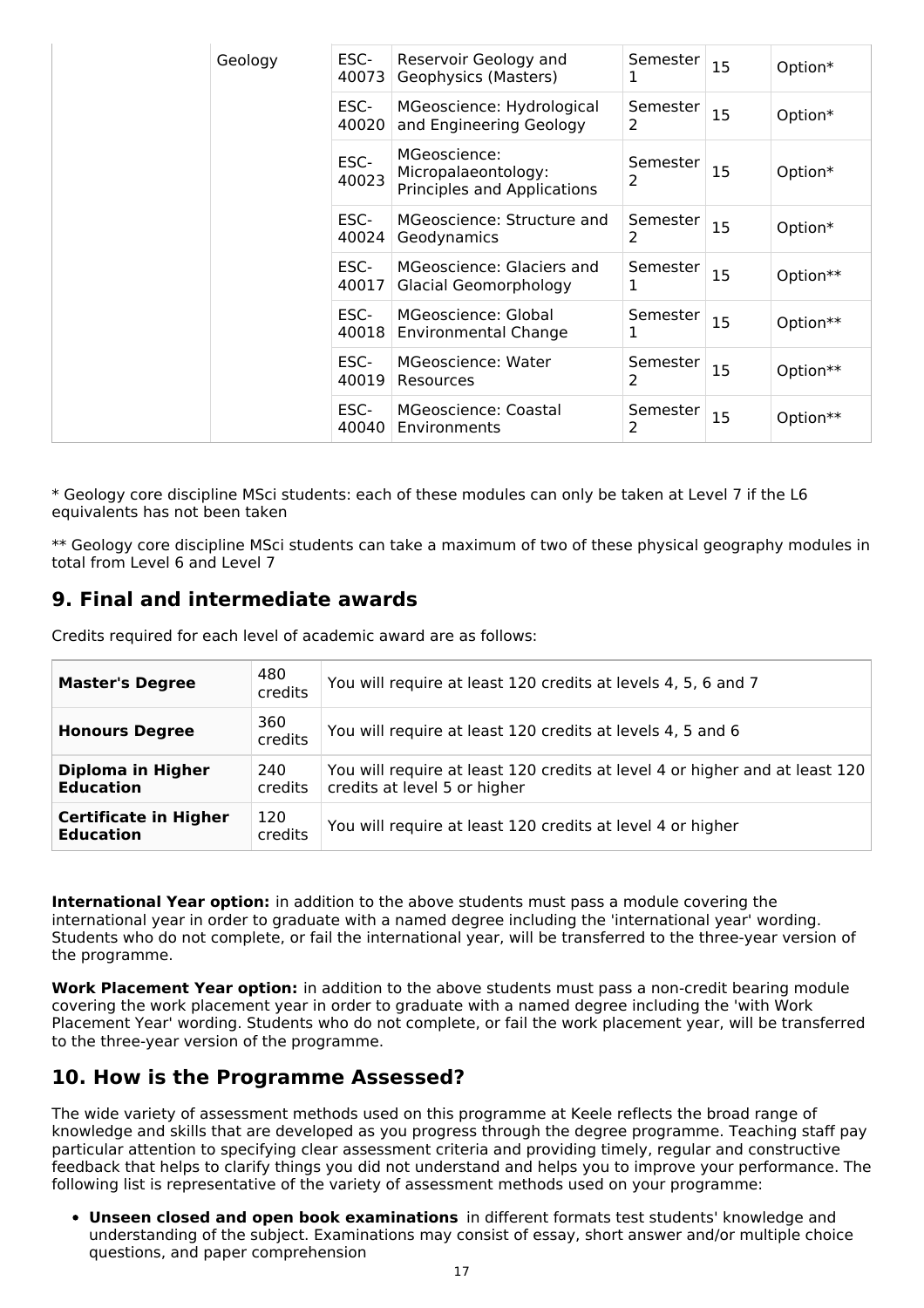- **Assessed Problem Sheets** assess the student's skills in solving numerical and other problems within the discipline by drawing on their scientific understanding and knowledge, and experience of experimental techniques
- **Essays** allow you to demonstrate your ability to articulate ideas clearly using argument and reasoning skills and with close reference to the contexts and critical concepts covered in the modules. Essays also develop and demonstrate research and presentation skills (including appropriate scholarly referencing)
- **Laboratory reports** structured proformas and full lab reports are formal summaries of work carried out in the laboratory and test students' understanding of the practical aspects of the programme and develop the skills necessary to enable students to present and analyse their results
- **Class tests** taken either conventionally or online via the Keele Learning Environment (KLE) assess students' subject knowledge and their ability to apply it in a more structured and focused way
- **Technical reports** are formal, structured summaries of work that test students' understanding of the practical aspects of the programme and develop the skills necessary to enable students to present and analyse their results
- **Information retrieval exercises** require students to locate and analyse information of different types from the internet, various databases, scientific publications and textbooks. The information is then presented in a prescribed written format
- **IT assignments and computer-based exercises** (e.g. spreadsheets exercises) various activities designed to assess students ability to use software to retrieve, analyse and present scientific data in a variety of formats
- **Dissertations** enable students to explore in depth an area of particular interest through a substantial piece of focused research and writing, and test their ability to formulate and answer research questions
- **Field course notebook and portfolios** assess work that has been carried out in the field, and typically include field notebooks, research proposals, short quizzes and both oral and written presentations. The specific assessment portfolio will vary according to the field course destination and subject focus
- **Short reports** for which students are required to write up their own account of small group studies and discussions on particular topics
- **Research projects and reports** test student's knowledge of different research methodologies and the limits and provisional nature of knowledge. They also enable students to demonstrate their ability to formulate research questions and to answer them using appropriate methods
- **Oral and poster presentations and reports** assess individual students' subject knowledge and understanding. They also test their ability to work effectively as members of a team, to communicate what they know orally and visually, and to reflect on these processes as part of their own personal development
- **Portfolios** may consist of a range of different pieces of work but routinely include a requirement that students provide some evidence of critical reflection on the development of their own learning
- **Peer assessment:** In some cases students will be involved in marking other students' work, usually with a prescriptive marking guide. This helps students to appreciate where marks are gained and lost and gives them the opportunity to see the common mistakes made by other students
- **Reviews** of other scholars' work test students' ability to identify and summarise the key points of a text and to evaluate the quality of arguments and the evidence used to support them. In the case of work based on empirical research, reviews also assess students' knowledge of research methodologies and their ability to make critical judgements about the appropriateness of different strategies for collecting and analysing data
- **Video/screencast presentations** require students to produce a short video or screencast on a given topic and assess students' knowledge and understanding, and ability to communicate what they know orally and visually, and to reflect on these processes as part of their own personal development
- **Experimental projects** test students' knowledge of research methodologies and their ability to carry them out. They also enable students to demonstrate their ability to formulate research questions, design experiments, carry them out and analyse the results

Marks are awarded for summative assessments designed to assess your achievement of learning outcomes. You will also be assessed formatively to enable you to monitor your own progress and to assist staff in identifying and addressing any specific learning needs. Feedback, including guidance on how you can improve the quality of your work, is also provided on all summative assessments within three working weeks of submission, unless there are compelling circumstances that make this impossible, and more informally in the course of tutorial and seminar discussions.

# **11. Contact Time and Expected Workload**

This contact time measure is intended to provide you with an indication of the type of activity you are likely to undertake during this programme. The data is compiled based on module choices and learning patterns of students on similar programmes in previous years. Every effort is made to ensure this data is a realistic representation of what you are likely to experience, but changes to programmes, teaching methods and assessment methods mean this data is representative and not specific.

Undergraduate courses at Keele contain an element of module choice; therefore, individual students will experience a different mix of contact time and assessment types dependent upon their own individual choice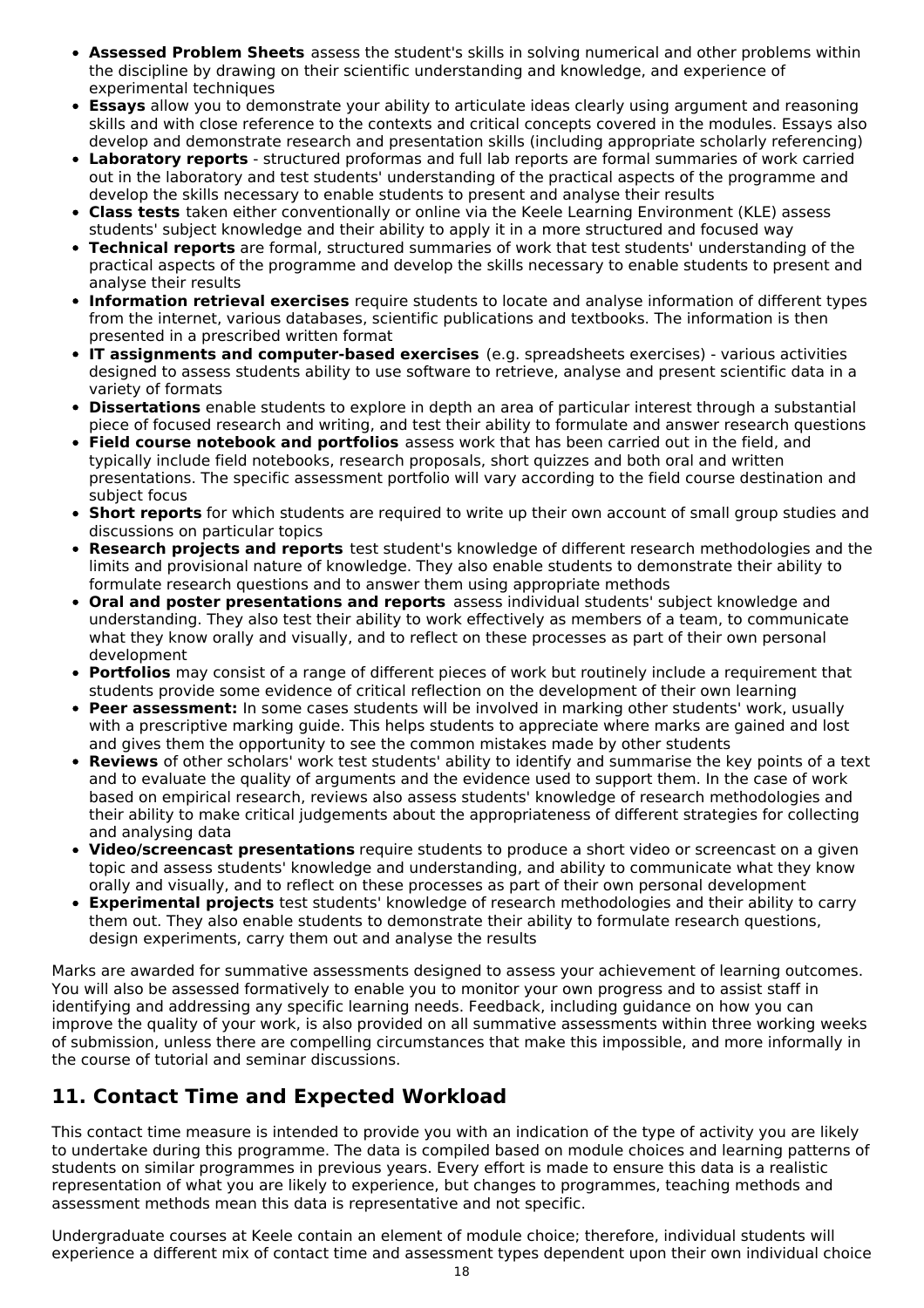of modules. The figures below are an example of activities that a student may expect on your chosen course by year stage of study. Contact time includes scheduled activities such as: lecture, seminar, tutorial, project supervision, demonstration, practical classes and labs, supervised time in labs/workshop, fieldwork and external visits. The figures are based on 1,200 hours of student effort each year for full-time students.

## **Activity**

|                     | <b>Scheduled learning and teaching</b><br>activities | <b>Guided independent</b><br><b>Study</b> | <b>Placements</b> |
|---------------------|------------------------------------------------------|-------------------------------------------|-------------------|
| Year 1 (Level<br>4) | 32%                                                  | 68%                                       | 0%                |
| Year 2 (Level<br>5) | 30%                                                  | 70%                                       | 0%                |
| Year 3 (Level<br>6) | 11%                                                  | 89%                                       | 0%                |
| Year 4 (Level<br>7) | 15%                                                  | 85%                                       | 0%                |

# **12. Accreditation**

This programme does not have accreditation from an external body.

## **13. University Regulations**

The University Regulations form the framework for learning, teaching and assessment and other aspects of the student experience. Further information about the University Regulations can be found at: <http://www.keele.ac.uk/student-agreement/>

**(International students only)** Due to UK Home Office Visa (UKVI) restrictions, students who enrol on an integrated master's programme are not able to transfer to an alternative programme without the change meeting UKVI requirements. Where students wish to take an exit award of a Bachelor's Degree at the level 6 boards they are able to do so, but it is recommended to speak with Immigration Compliance and Support (visa@keele.ac.uk) before taking this option as this affects current and future Visa options.

All other students who are considering a course change or find themselves in circumstances where they need to change will need to speak to Immigration Compliance and Support (Student Services Centre) (visa@keele.ac.uk) first to check eligibility and review the consequences of the transfer and the timings of a new Visa application from outside the UK.

# **14. Other Learning Opportunities**

## **Study Abroad (International Year)**

A summary of the International Year, which is a potential option for students after completion of year 2 (Level 5), is provided in the annex at the end of this document.

## **Fieldwork**

Fieldwork is an essential part of a scientist's training in Biology, Earth Science, Physical Geography and Environmental Science, providing both the opportunity to acquire and practice field-based skills, to develop skills of observation and recording and to work as effective members of a team.

Keele is ideally located to be able to integrate a large component of field work into its environmental science programmes with a wide range of habitats in easy reach, including the Keele campus itself with its lake system and extensive woodlands, in addition to the mining and industrial heritage of the local area providing ideal opportunities for the study of the impact of these activities on the environment.

# **15. Additional Costs**

## **Biology - Field Course Costs**

Students taking Biology as a core or supporting science, who choose to take module LSC-20055, will do an 8 day compulsory field course accommodated at Bangor University during the summer vacation between the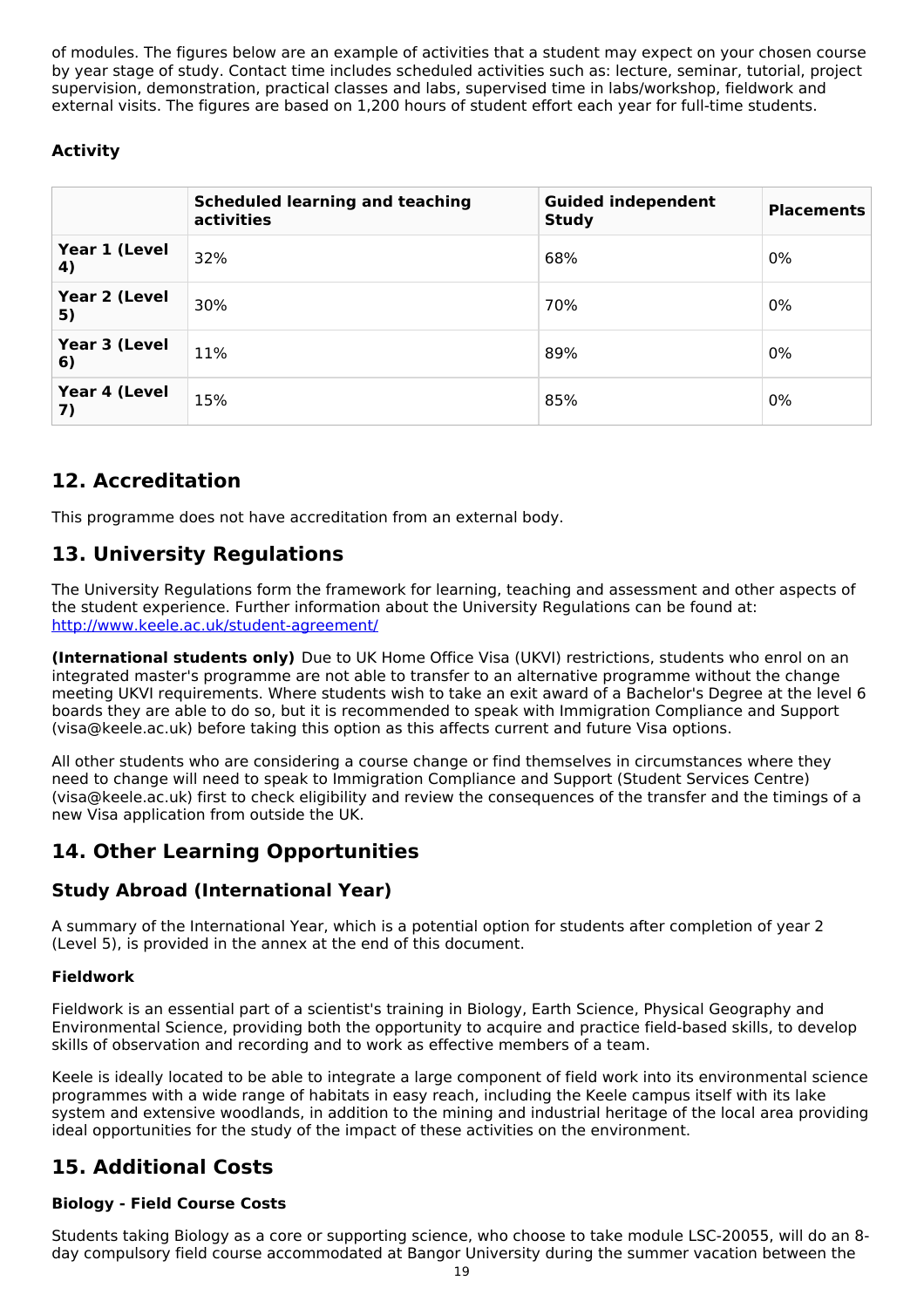first and second years. The School of Life Sciences meets the cost of this, but the student will be expected to pay for their own travel to Bangor, and maintenance costs during the field course (for example food, appropriate clothing, etc.).

## **Environmental Science - Field Course Costs**

Students taking Environmental Science as a core science will do a compulsory field course, chosen from the range available, as part of module ESC-20079. The School of Geography, Geology and the Environment meets the travel and accommodation costs of this field course but students should note that field courses may be fully or only partly catered for, depending on the field course chosen. Others field courses are entirely self-catered and students are expected to purchase meals (e.g. lunch and/or evening meal).

All Natural Sciences students undertake an independent research project in their final year. For some students, this MAY include additional field work that is normally carried out during the summer vacation between years 2 and 3. Students are responsible for organising their own transport and accommodation as well as paying any costs incurred whilst carrying out fieldwork. These costs are extremely variable as they are dependent on the nature of a student's project and where the student chooses to carry out their project. Costs are minimal if the project work is undertaken in the students' local area.

IMPORTANT: Students are expected to have adequate clothing for field trips. We reserve the right to change the venues of field courses due to both cost and academic considerations.

| <b>Activity</b>                                                                                                                                                                                                                                | <b>Estimated cost</b>                                                                          |
|------------------------------------------------------------------------------------------------------------------------------------------------------------------------------------------------------------------------------------------------|------------------------------------------------------------------------------------------------|
| Field courses - compulsory for students taking module LSC-20055 (8-day<br>residential field course hosted at Bangor University and paid for by the<br>School of Life Sciences).                                                                | £0                                                                                             |
| Travel - compulsory travel to Bangor University for students taking module<br>LSC-20055                                                                                                                                                        | Variable                                                                                       |
| Field courses - compulsory for students taking module ESC-10061 (weekend<br>residential field course semester 1 paid for by the School of Geography,<br>Geology and the Environment)                                                           | £0                                                                                             |
| Field courses - compulsory for students taking module ESC-10061 (5 day<br>Easter vacation residential field course semester 2 paid for by the School of<br>Geography, Geology and the Environment); packed lunches to be bought by<br>students | Variable - expect £15-25                                                                       |
| Field courses - compulsory for students taking module ESC-20079 (week-<br>long residential field course paid for by the School of Geography, Geology<br>and the Environment)                                                                   | £0                                                                                             |
| Field courses - compulsory for students taking module ESC-20036 (one-day<br>field course paid for by the School of Geography, Geology and the<br>Environment)                                                                                  | £0                                                                                             |
| Field courses - compulsory for students taking module ESC-20037 (one-day<br>field course paid for by the School of Geography, Geology and the<br>Environment)                                                                                  | £0                                                                                             |
| Field courses - compulsory for students taking module ESC-20084 (one-day<br>field course paid for by the School of Geography, Geology and the<br>Environment).                                                                                 | £0                                                                                             |
| Equipment - waterproof clothing and suitable footwear for field courses if<br>taking Biology, Environmental Science or Earth Sciences as a core science.                                                                                       | £150                                                                                           |
| <b>Total estimated additional costs</b>                                                                                                                                                                                                        | Variable - depends on<br>student's pathway<br>through the Natural<br><b>Sciences programme</b> |

These costs have been forecast by the University as accurately as possible but may be subject to change as a result of factors outside of our control (for example, increase in costs for external services). Forecast costs are reviewed on an annual basis to ensure they remain representative. Where additional costs are in direct control of the University we will ensure increases do not exceed 5%.

As to be expected there will be additional costs for inter-library loans and potential overdue library fines,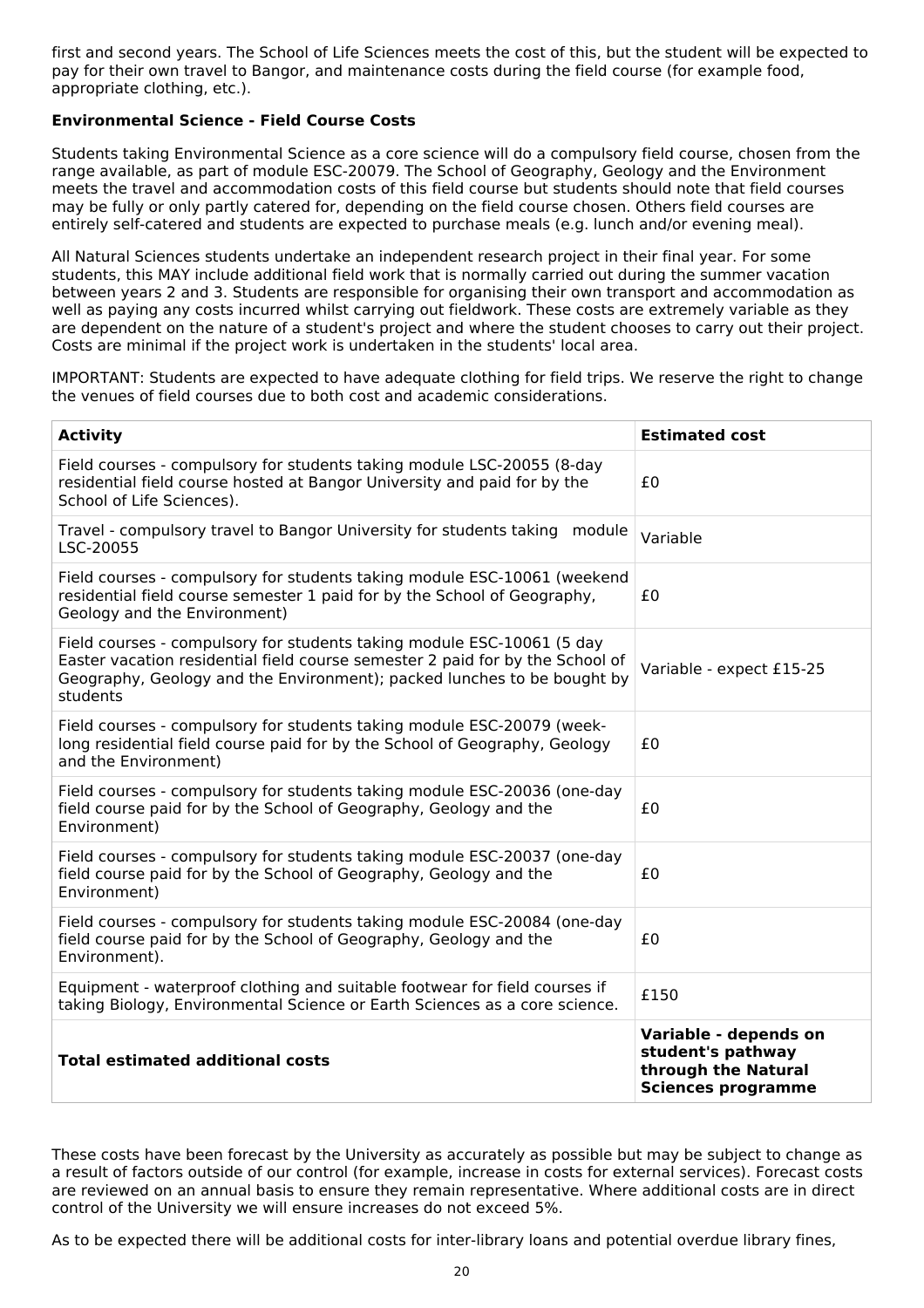print and graduation. We do not anticipate any further costs for this programme.

## **16. Annex - International Year**

## **Master in Natural Sciences (MSci) with International Year**

### **International Year Programme**

Students registered for this Single Honours programme may either be admitted for or apply to transfer during their period of study at Level 5 to the International Year option. Students accepted onto this option will have an extra year of study (the International Year) at an international partner institution after they have completed Year 2 (Level 5) at Keele.

Students who successfully complete both the second year (Level 5) and the International Year will be permitted to progress to Level 6. Students who fail to satisfy the examiners in respect of the International Year will normally revert to the standard programme and progress to Level 6 on that basis. The failure will be recorded on the student's final transcript.

Study at Level 4, Level 5, Level 6 and Level 7 will be as per the main body of this document. The additional detail contained in this annex will pertain solely to students registered for the International Year option.

### **International Year Programme Aims**

In addition to the programme aims specified in the main body of this document, the international year programme of study aims to provide students with:

- 1. Personal development as a student and a researcher with an appreciation of the international dimension of their subject
- 2. Experience of a different culture, academically, professionally and socially

## **Entry Requirements for the International Year**

Students may apply during Level 5. Admission to the International Year is subject to successful application, interview and references from appropriate staff.

The criteria to be applied are:

- Academic Performance (an average of 55% across all modules at Level 5 is required. Students with up to 15 credits of re-assessment who meet the 55% requirement may progress to the International Year. Where no Semester 1 marks have been awarded performance in 1st year marks and ongoing 2nd year assessments are taken into account)
- General Aptitude (to be demonstrated by application for study abroad, interview during the 2nd semester of year 2 (Level 5), and by recommendation of the student's personal tutor, 1st and 2nd year tutors and programme director)

## **Student Support**

Students will be supported whilst on the International Year via the following methods:

- Phone or Skype conversations with Study Abroad tutor, in line with recommended Personal Tutoring meeting points.
- Support from the University's Global Education Team

#### **Learning Outcomes**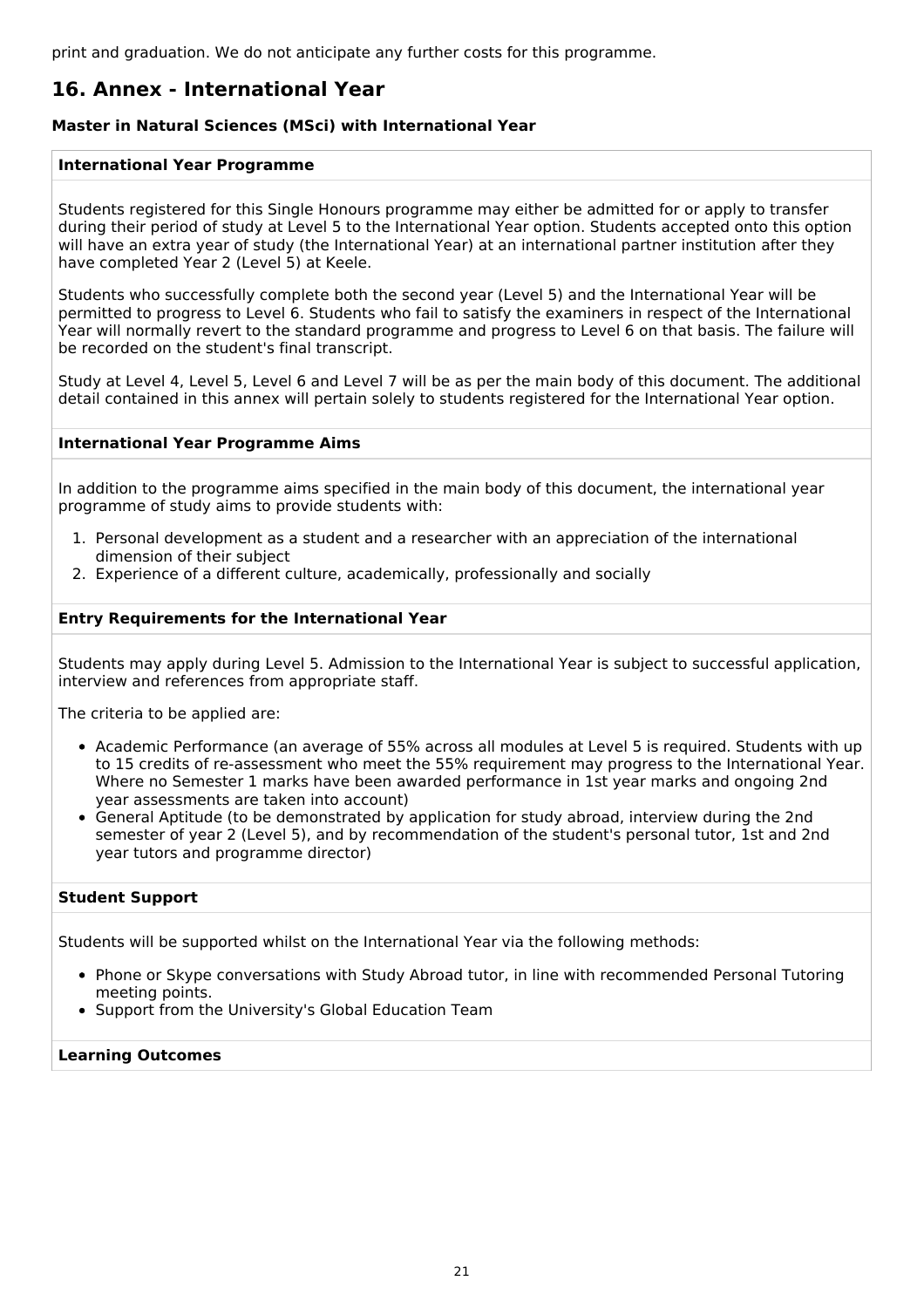In addition to the learning outcomes specified in the main text of the Programme Specification, students who complete a Keele undergraduate programme with International Year will be able to:

- 1. Describe, discuss and reflect upon the cultural and international differences and similarities of different learning environments
- 2. Discuss the benefits and challenges of global citizenship and internationalisation
- 3. Explain how their perspective on their academic discipline has been influenced by locating it within an international setting.
- 4. Apply their experiences abroad to the specific Graduate Attributes associated with their Natural Sciences degree programme;
- 5. Integrate, apply and develop interdisciplinary principles and perspectives to solve global-scale problems.

These learning outcomes will all be assessed by the submission of a satisfactory individual learning agreement, the successful completion of assessments at the partner institution and the submission of the reflective portfolio element of the international year module.

## **Regulations**

Students registered for the International Year are subject to the programme-specific regulations (if any) and the University regulations. In addition, during the International Year, the following regulations will apply:

Students undertaking the International Year must complete 120 credits, which must comprise at least 40% in the student's discipline area.

This may impact on your choice of modules to study, for example you will have to choose certain modules to ensure you have the discipline specific credits required.

Students are barred from studying any module with significant overlap to the Level 6 modules they will study on their return. Significant overlap with Level 5 modules previously studied should also be avoided.

#### **Additional costs for the International Year**

Tuition fees for students on the International Year will be charged at 15% of the annual tuition fees for that year of study, as set out in Section 1. The International Year can be included in your Student Finance allocation, to find out more about your personal eligibility see: [www.gov.uk](http://www.gov.uk/)

Students will have to bear the costs of travelling to and from their destination university, accommodation, food and personal costs. Depending on the destination they are studying at additional costs may include visas, study permits, residence permits, and compulsory health checks. Students should expect the total costs of studying abroad be greater than if they study in the UK, information is made available from the Global Education Team throughout the process, as costs will vary depending on destination.

Students who meet external eligibility criteria may be eligible for grants as part of this programme. Students studying outside of this programme may be eligible income dependent bursaries at Keele.

Students travel on a comprehensive Keele University insurance plan, for which there are currently no additional charges. Some Governments and/or universities require additional compulsory health coverage plans; costs for this will be advised during the application process.

## **17. Annex - Work Placement Year**

## **Natural Sciences with Work Placement Year**

### **Work Placement Year summary**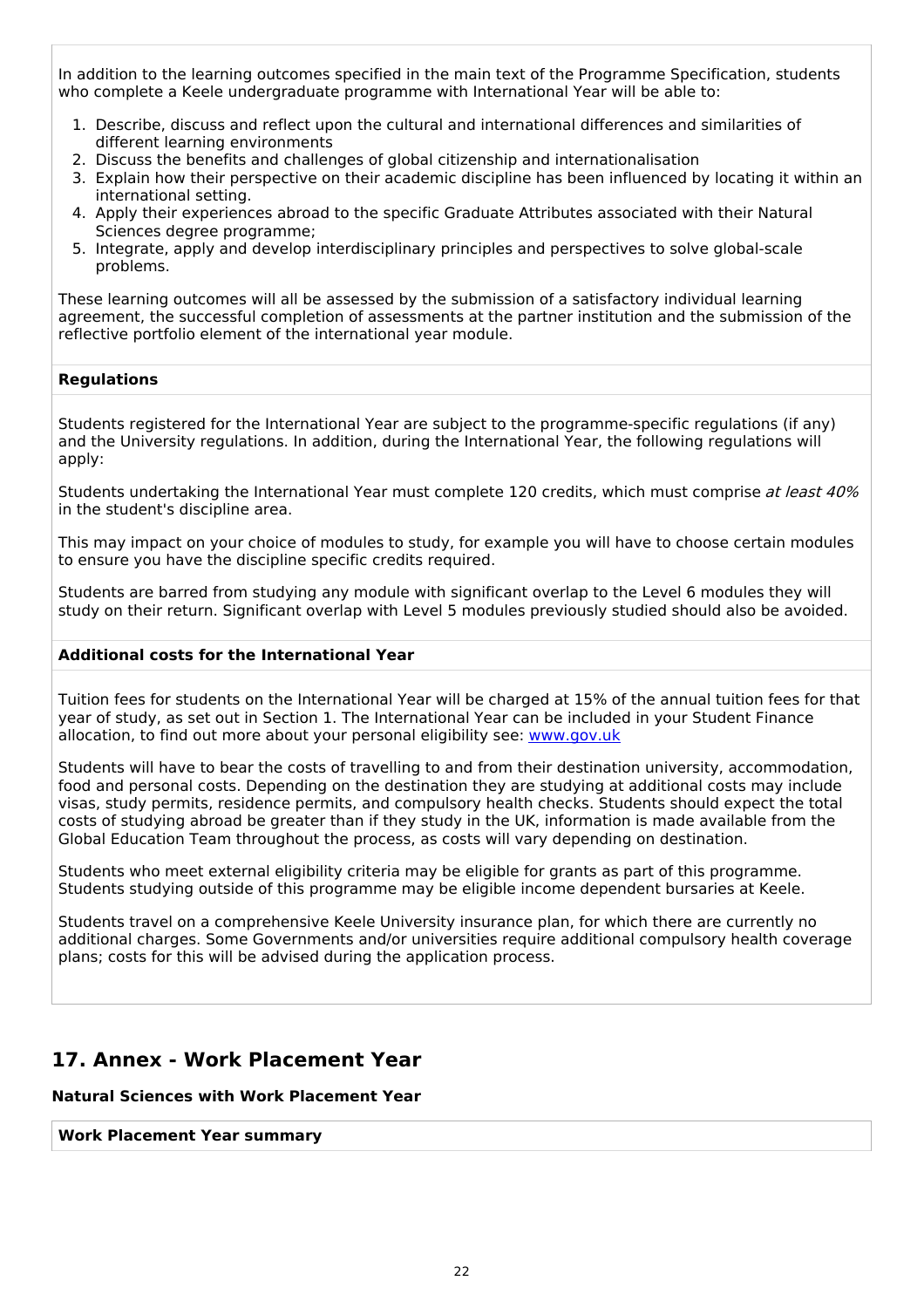Students registered for this programme may either be admitted for or apply to transfer during their studies to the 'with Work Placement Year' option (NB: for Combined Honours students the rules relating to the work placement year in the subject where the placement is organised are to be followed). Students accepted onto this programme will have an extra year of study (the Work Placement Year) with a relevant placement provider after they have completed Year 2 (Level 5) at Keele.

Students who successfully complete both the second year (Level 5) and the Work Placement Year will be permitted to progress to Level 6. Students who fail to satisfactorily complete the Work Placement Year will normally revert to the 3-year programme and progress to Level 6 on that basis. The failure will be recorded on the student's final transcript.

Study at Level 4, Level 5 and Level 6 will be as per the main body of this document. The additional detail contained in this annex will pertain solely to students registered for the Work Placement Year option.

## **Work Placement Year Programme Aims**

In addition to the programme aims specified in the main body of this document, the Work Placement Year aims to provide students with:

- 1. Substantial experience of work with a relevant placement provider, including familiarisation with the professional working environment;
- 2. The opportunity to apply academic theory to real situations in the work place and to expand your employability skills.

## **Entry Requirements for the Work Placement Year**

To proceed to the Placement Year, students must normally achieve an average of 55% across all Year-1 and Year-2 Semester 1 modules. If students do not meet these requirements, they will revert to the Single Honours programme. Students have the opportunity to apply directly for the 4-year 'with work placement year' degree programme, or to transfer onto the 4-year programme at the end of Year-1 and in Year-2 at the end of Semester 1. Students who are initially registered for the 4-year degree programme may transfer onto the 3-year degree programme at any point in time, prior to undertaking the year-long work placement. Students who fail to pass the work placement year, and those who fail to meet the minimum requirements of the work placement year module (minimum 30 weeks full time (1,050 hours), or equivalent, work placement), will be automatically transferred onto the 3-year degree programme.

The criteria to be applied are:

- A good University attendance record and be in 'good academic standing'.
- Passed all Year-1 and Year-2 Semester 1 modules
- Students undertaking work placements will be expected to complete a Health and Safety checklist prior to commencing their work experience and will be required to satisfy the Health and Safety regulations of the company or organisation at which they are based.
- (International students only) Due to visa requirements, it is not possible for international students who require a Tier 4 Visa to apply for direct entry onto the 4-year with Work Placement Year degree programme. Students wishing to transfer onto this programme should discuss this with student support, the academic tutor for the work placement year, and the Programme Lead. Students should be aware that there are visa implications for this transfer, and it is the student's responsibility to complete any and all necessary processes to be eligible for this programme. There may be additional costs, including applying for a new Visa from outside of the UK for international students associated with a transfer to the work placement programme.

Students may not register for both an International Year and a Work Placement Year.

## **Student Support**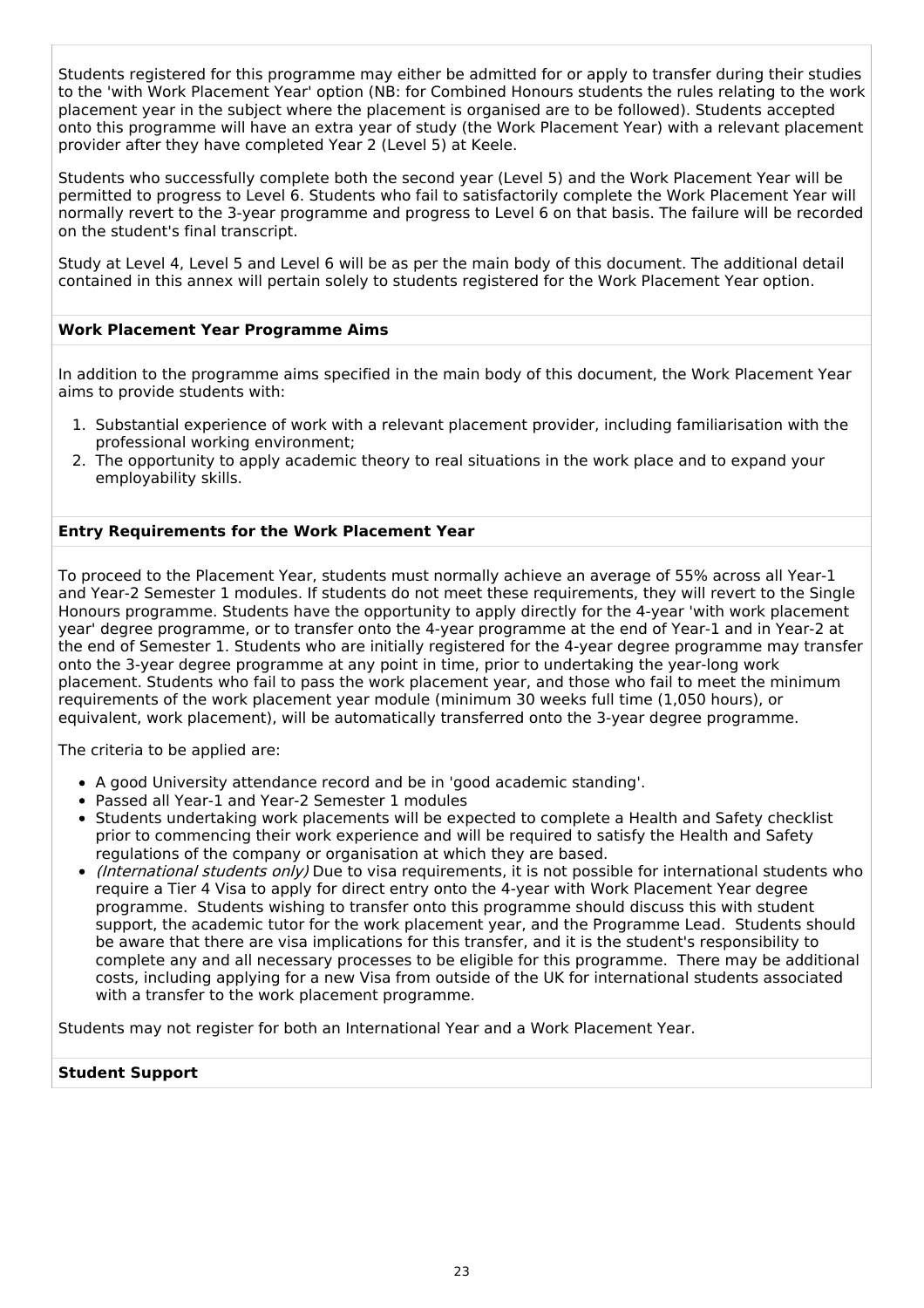Students will be supported whilst on the Work Placement Year via the following methods:

- Regular contact between the student and a named member of staff who will be assigned to the student as their University supervisor. The University supervisor will be in regular contact with the student throughout the year, and be on hand to provide advice (pastoral or academic) and liaise with the Placement supervisor on the student's behalf if required.
- Two formal contacts with the student during the placement year: the University supervisor will visit the student in their placement organization at around the 5 weeks afters placement has commenced, and then visit again (or conduct a telephone/video call tutorial) at around 15 weeks into the placement.
- Weekly supervision sessions will take place with the placement supervisor (or his/her nominee) throughout the duration of the placement.

## **Learning Outcomes**

In addition to the learning outcomes specified in the main text of the Programme Specification, students who complete the 'with Work Placement Year' option will be able to:

- 1. evaluate their own employability skills (via a SWOT analysis);
- 2. create Intended Learning Outcomes for their placement in order to develop the skills areas which they have identified as needing further enhancement;
- 3. develop, through practice in the work place, the work-related skills identified through their SWOT analysis and Intended Learning Outcomes;
- 4. apply academic theory learned as part of their taught degree to real situations in the work place;
- 5. reflect on their work placement activities and evaluate the impact on their own employability skills;
- 6. explain how the sector of the placement operates and identify the skills required to pursue careers within the sector.

These learning outcomes will be assessed through the non-credit bearing Work Placement Year module (ESC-30042) which involves:

- 1. the submission of a mid-placement portfolio comprising a SWOT analysis, action plan and an evaluation of the student's performance based on the placement supervisor's initial report;
- 2. the submission of a final placement report comprising a reflective diary and an evaluation of the student's performance based on the placement supervisor's final report.

## **Regulations**

Students registered for the 'with Work Placement Year' option are subject to programme-specific regulations (if any) and the University regulations. In addition, during the Work Placement Year, the following regulations will apply:

- Students undertaking the Work Placement Year must successfully complete the zero-credit rated 'Work Placement Year' module (ESC-30042)
- In order to ensure a high quality placement experience, each placement agency will sign up to a placement contract (analogous to a service level agreement).
- Once a student has been accepted by a placement organisation, the student will make a preplacement visit and a member of staff identified within the placement contract will be assigned as the placement supervisor. The placement supervisor will be responsible for ensuring that the placement experience meets the agreed contract agreed with the University.
- The placement student will also sign up an agreement outlining his/her responsibilities in relation to the requirements of each organisation.

Students will be expected to behave professionally in terms of:

(i) conforming to the work practices of the organisation; and

(ii) remembering that they are representatives of the University and their actions will reflect on the School and have an impact on that organisation's willingness (or otherwise) to remain engaged with the placement.

## **Additional costs for the Work Placement Year**